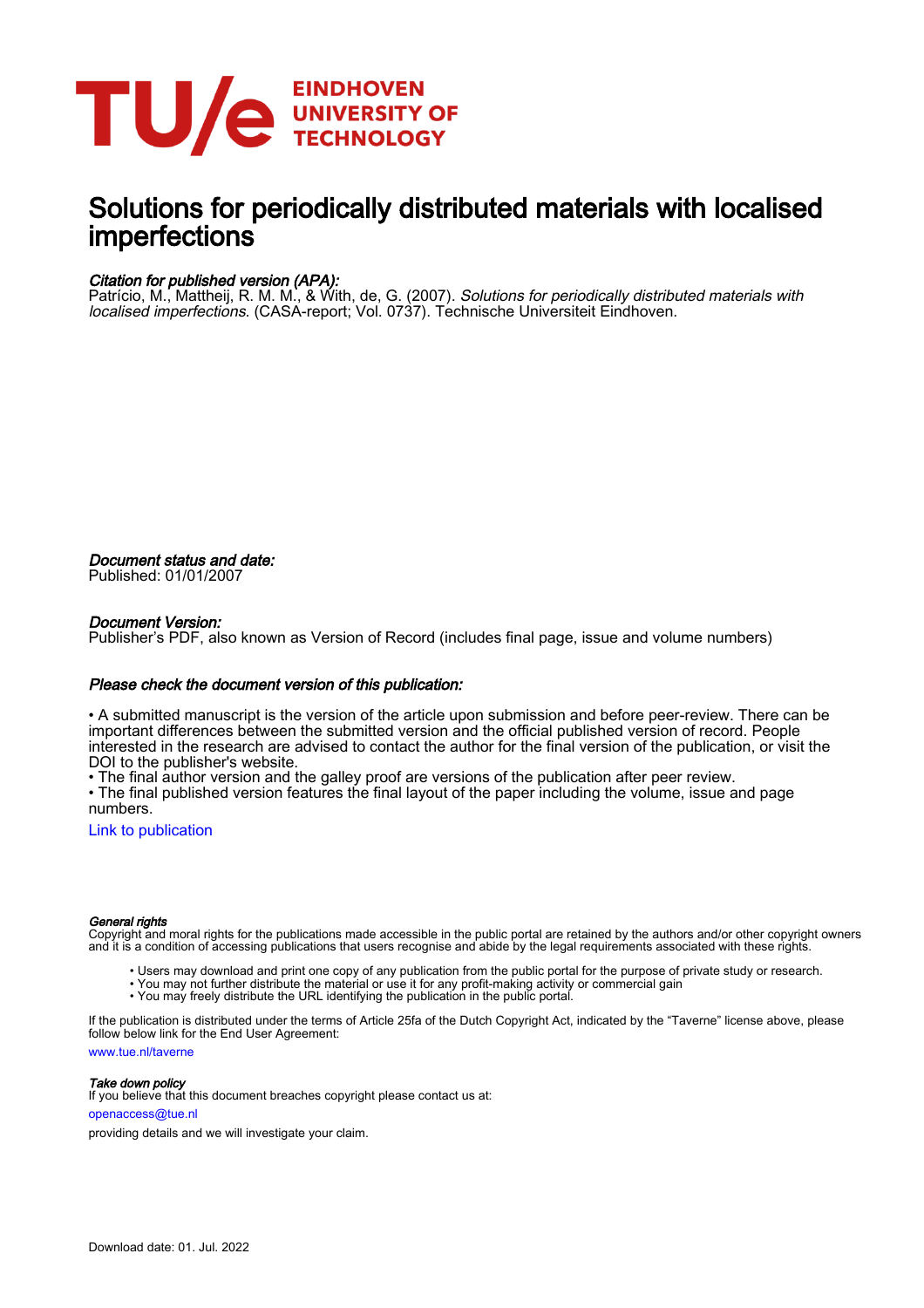# Solutions for periodically distributed materials with localised imperfections.

M. Patrício<sup>\*</sup> R. Mattheij<sup>\*</sup> G. de With<sup>\*\*</sup>

\*Adress: Department of Mathematics and Computer Science Technische Universiteit Eindhoven

\*\*Adress: Department of Chemical Engineering and Chemistry Technische Universiteit Eindhoven

#### Abstract

————————————————————————————————–

The behaviour of composite materials with periodically distributed constituents is considered. Mathematically, this can be described by a boundary value problem with highly oscillatory coefficient functions. An algorithm is proposed to handle the case when the underlying periodicity is locally disturbed. This procedure is constructed using fundamental concepts from homogenisation theory and domain decomposition techniques. Applications to layered materials are considered.

————————————————————————————————–

Keywords: Homogenisation, composites, domain decomposition.

# 1 Introduction

When dealing with complex materials such as composites, the coefficients of the related PDEs vary so rapidly that applying classical techniques such as finite elements or boundary elements methods - cf. [2, 3] - becomes prohibitively expensive. One possible strategy to tackle this problem consists of employing domain decomposition. This allows the division of the computational domain into smaller subdomains where the original equation is to be solved. In this way, instead of solving one very complicated problem, one will solve several not-so-complicated problems.

Domain decomposition methods are based on the alternative methods which were introduced in the second half of the XIX century. In order to prove the existence and uniqueness of the solution of Laplace's equation on a domain  $\Omega$ which is the union of simple geometries, Schwarz decomposed  $\Omega$  into overlapping subdomains [13]. He went on to propose an iterative procedure for which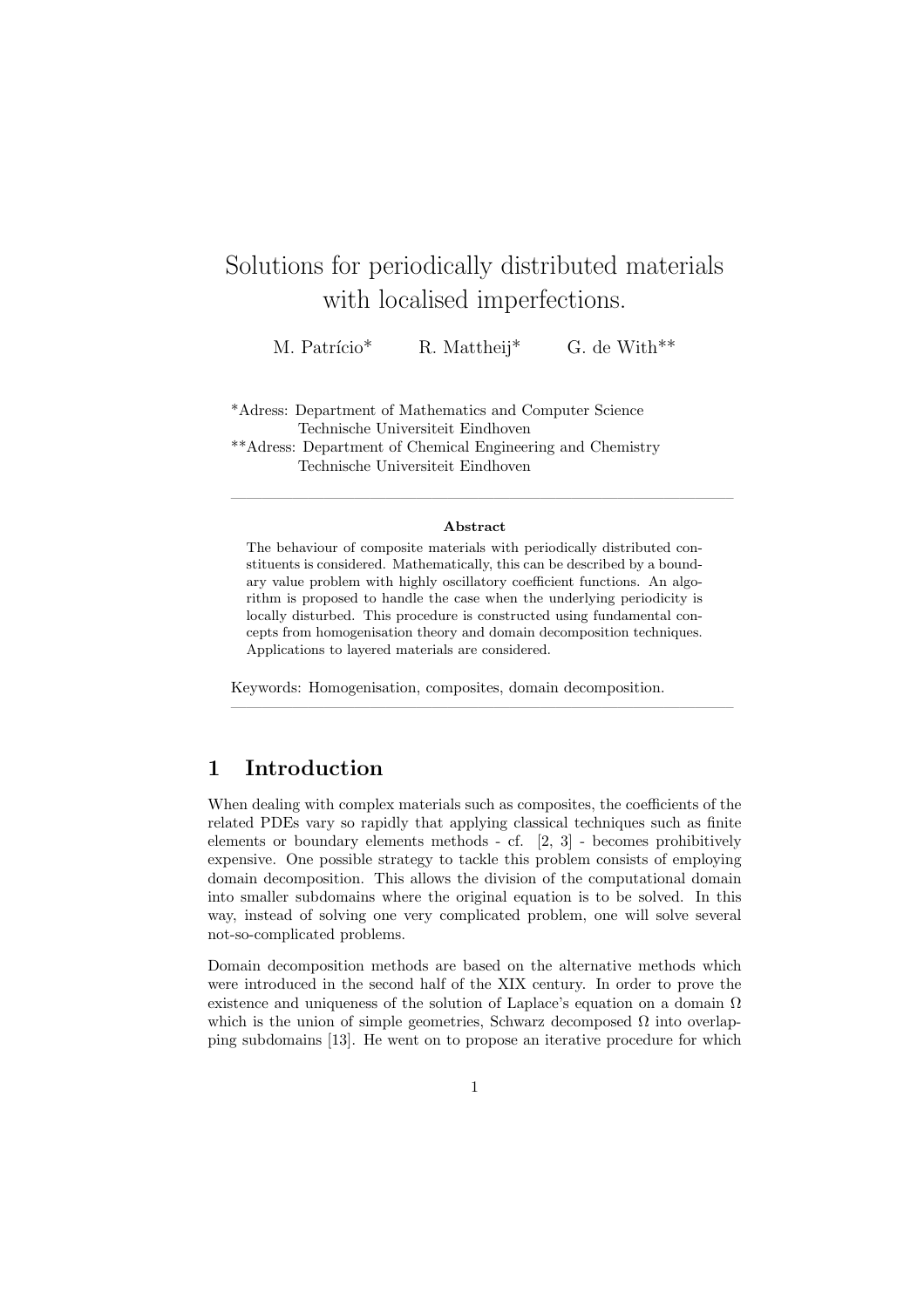Dirichlet boundary conditions are imposed at the boundaries that arise at the subdomains. The applicability of this idea as a numerical solver for PDEs was later studied and since then, much has been published in this area, see for example [1, 4, 5, 6, 11, 12].

A distinct approach may be adopted when it is further assumed that the material is distributed in a periodic manner, with a small period  $\epsilon$ . In spite of this simplification, the usage of classical techniques is still not advisable. Indeed, to obtain accurate results using finite element methods, one would have to ensure that the element size of the mesh is taken very small, definitely smaller than  $\epsilon$  - [9]. On the bright side, several techniques have been devised which solve this class of problem, amongst which those suggested by the homogenisation theory  $[5, 11]$ , the multiscale finite element methods  $[8, 9]$  or the heterogeneous multiscale method [7].

In this paper, we study boundary value problems related to periodic materials with localised imperfections. Mathematically, these are such that the coefficients of the PDEs have a highly oscillatory behaviour which is periodic with period  $\epsilon$  everywhere except for a small subdomain. In order to solve this problem we propose an algorithm that borrows concepts from the techniques of domain decomposition and of homogenisation. The idea is to make use of the periodic structure of the material as much of possible. An accurate solution to the problem should then be found with reasonably small computational effort.

We start by analysing a one-dimensional problem in section 2. In 2.1 we consider the case in which the coefficient of the differential equation is a periodic function of a small period  $\epsilon$  over the entire domain  $\Omega$ , with  $\epsilon \ll 1$ . A homogenised problem is deduced whose solution is an approximation to the exact solution of the original problem. Corrector functions that improve the accuracy of this approximation are sought. After this the more complex problem when the coefficients vary rapidly in a non-periodic manner is analysed in 2.2. Finally, in 2.3, we combine the two previous approaches for the case in which the coefficient is periodic on most of the domain. For that, an appropriate strategy is indicated and analysed.

In section 3 the results from section 2 are adapted for the problem of linear elasticity. Special emphasis is given to a hybrid algorithm that is inspired in both homogenisation and domain decomposition techniques.

Finally, in section 4, several numerical results are presented for the two problems considered. These examples show the effectiveness of the proposed hybrid approach.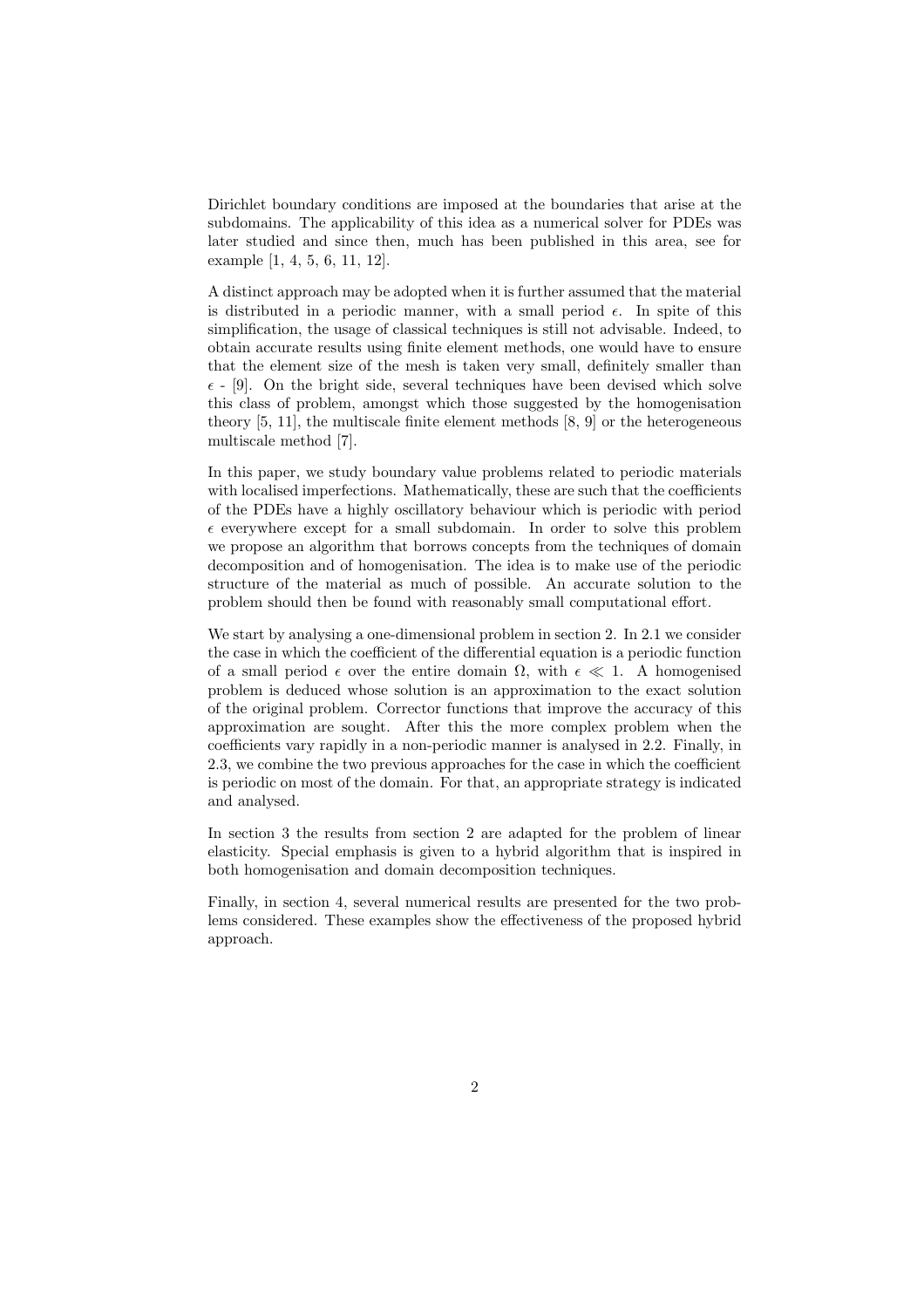# 2 One-dimensional problem

In this section we analyse two boundary value problem. The first is such that the coefficients of the differential equation are periodic functions with a small period  $\epsilon$ . As for the second problem, it differs from the previous one in the sense that there exists a small region over which these coefficients are no longer of the same form as in the rest of the domain.

### 2.1 Periodic structure

As is well known, the theory of homogenisation allows for the approximation of the solution of boundary value problems with PDEs that have periodic and highly oscillatory coefficients

$$
a^{\epsilon}(x) = \tilde{a}(x/\epsilon).
$$

Here  $a^{\epsilon}$  is a smooth  $\epsilon$ -periodic function with  $\epsilon \ll 1$ . We consider the following boundary value problem

$$
\begin{cases}\n-\frac{\mathrm{d}}{\mathrm{d}x} \left[ a^{\epsilon}(x) \frac{\mathrm{d}}{\mathrm{d}x} u^{\epsilon}(x) \right] = f(x), & x \in (0,1), \\
u^{\epsilon}(0) = 0, \\
u^{\epsilon}(1) = 0,\n\end{cases} (2.1)
$$

where  $f \in L^2(0,1)$ . Assume that there exist real constants  $\alpha$  and  $\beta$  such that

$$
0 < \alpha < a^{\epsilon}(x) < \beta, \ x \in [0, \ 1].
$$

In order to look for an approximation of the solution of  $(2.1)$ , we use the multiple scale method. For that consider the ansatz

$$
u^{\epsilon}(x, y) = u_0(x, y) + \epsilon u_1(x, y) + \epsilon^2 u_2(x, y) + \dots,
$$
 (2.2)

where we assume the functions  $u_i$ ,  $i = 0, 1, 2, \ldots$ , to be 1-periodic in y and to depend explicitly on x and  $y := x/\epsilon$ . This is a mathematical translation of the idea that  $u^{\epsilon}$  depends on two separate lengthscales, macroscopic and microscopic.

Now using the first three terms in the previous asymptotic expansion, we can show that the function  $u_0$  actually depends only on x, cf. [5, 11]. We denote it by  $\bar{u} := u_0(x)$  and refer to it as the homogenised solution. It satisfies the boundary value problem

$$
\begin{cases}\n-\overline{a}\frac{d}{dx}(\frac{d\overline{u}}{dx}) = f(x), \ x \in (0,1), \\
\overline{u}(0) = 0, \\
\overline{u}(1) = 0,\n\end{cases}
$$
\n(2.3)

where the homogenised coefficient  $\bar{a}$  is given by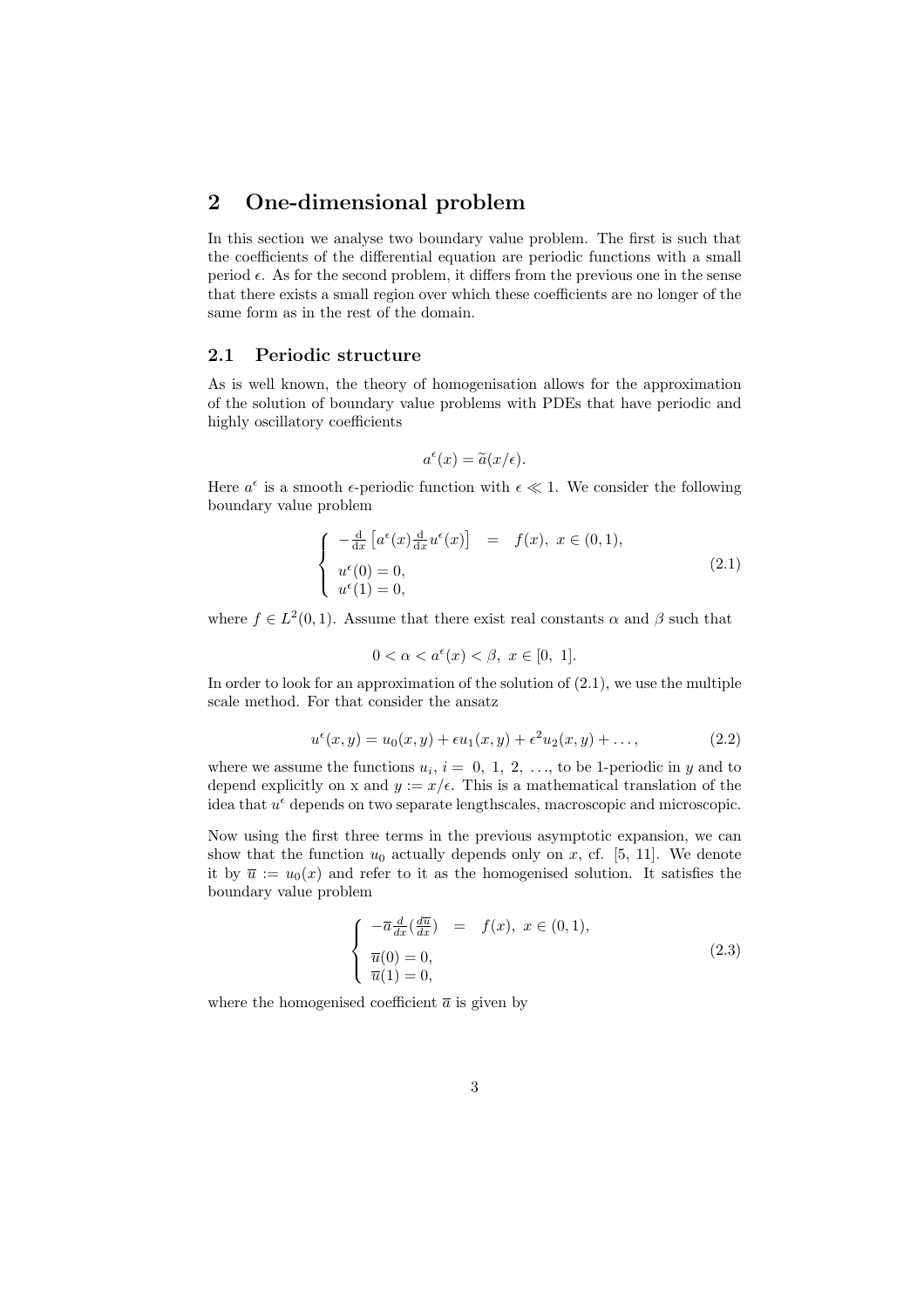$$
\overline{a} = \int_0^1 \widetilde{a}(y) dy - \int_0^1 \widetilde{a}(y) \frac{d\chi}{dy}(y) dy \qquad (2.4)
$$

and  $\chi$  is the solution of the so-called cell problem

$$
\begin{cases}\n-\frac{d}{dx}(\tilde{a}(y)\frac{d\chi}{dy}) = -\frac{d\tilde{a}}{dy}, & y \in [0, 1], \\
\chi \text{ is periodic}, \\
\int_0^1 \chi(y)dy = 0.\n\end{cases}
$$
\n(2.5)

As for the function  $u_1$  appearing in the second term of the expansion, which we call the first order corrector, it reads

$$
u_1(x,y) = -\chi(y)\frac{d\overline{u}}{dx}(x).
$$
 (2.6)

The homogenised solution  $\bar{u}$  verifies the same boundary conditions as the heterogeneous solution  $u^{\epsilon}$ . We note, however, that the same cannot be said about  $\overline{u} + \epsilon u_1$ . A boundary corrector C should then be introduced so that  $(\overline{u} + \epsilon u_1 + \epsilon u_2)$  $|C|_{\{0,1\}} = 0$ . Thus C is determined at the boundaries. Since it should also be defined at the remaining points of the domain, it is natural to let it satisfy the original heterogeneous equation with source term equal to zero

$$
\begin{cases}\n-\frac{d}{dx} \left[ a^{\epsilon}(x) \frac{d}{dx} C(x) \right] = 0, \ x \in (0, 1), \\
C(0) = -\epsilon u_1(0), \\
C(1) = -\epsilon u_1(1).\n\end{cases} (2.7)
$$

In practice C may be approximated by a function which satisfies (2.7) with  $a^{\epsilon}$ replaced by  $\bar{a}$ . It can be shown that there exists a constant d such that we have - cf. [16] -

$$
||u^{\epsilon} - (\overline{u} + \epsilon u_1 + \epsilon C)||_0 \le d\epsilon^2 ||\overline{u}||_3.
$$
 (2.8)

$$
||u^{\epsilon} - (\overline{u} + \epsilon u_1 + \epsilon C)||_1 \le d\epsilon ||\overline{u}||_2.
$$
 (2.9)

#### 2.2 Complex structure

We will now look at the previous problem in a broader setting, for which the technique described earlier is no longer directly applicable. We drop the requirement that the coefficients of the differential equation in (2.1) are periodic and consider instead

$$
\begin{cases}\n-\frac{d}{dx} [a(x) \frac{d}{dx} u(x)] = f(x), & x \in \Omega = (0, 1), \\
u(0) = 0, \\
u(1) = 0.\n\end{cases}
$$
\n(2.10)

This problem can be easily reformulated in the equivalent multi-domain form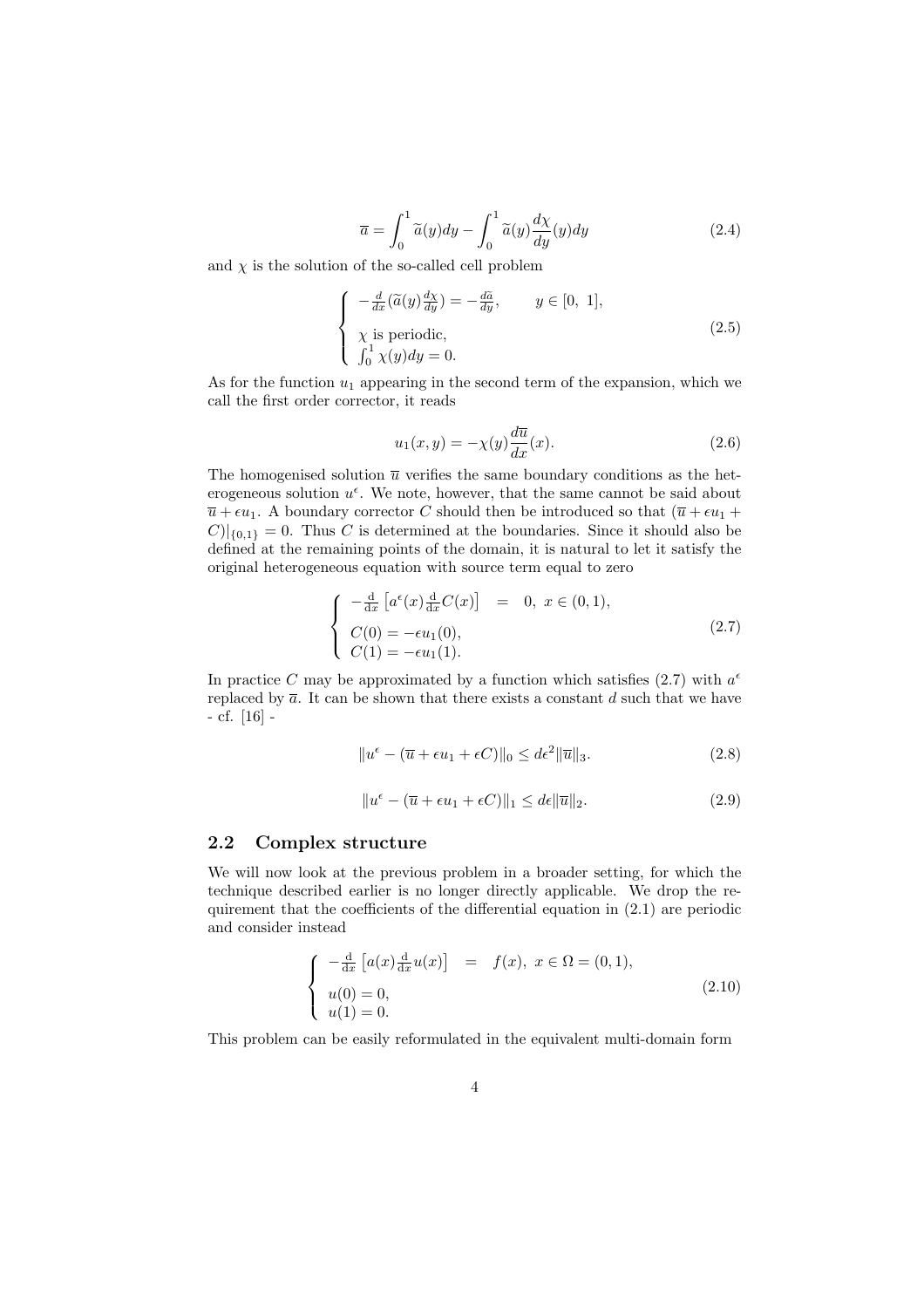$$
\begin{cases}\n-\frac{d}{dx}\left[a(x)\frac{d}{dx}v(x)\right] = f(x), & x \in \Omega_1 = (0, \gamma), \\
v(0) = 0, & \\
v(\gamma) = w(\gamma), & \\
\frac{dv}{dx}(\gamma) = \frac{dw}{dx}(\gamma), & \\
-\frac{d}{dx}\left[a(x)\frac{d}{dx}w(x)\right] = f(x), & x \in \Omega_2 = (\gamma, 1), \\
w(1) = 0,\n\end{cases}
$$
\n(2.11)

where  $v := u|_{\Omega_1}$ ,  $w := u|_{\Omega_2}$  and  $\gamma \in (0, 1)$ . This formulation suggests that we can split (2.10) into separate problems that allow the determination of the functions v and w. Since the values of u and of its derivative are not known at  $x = \gamma$ , one must recur to iterative methods to implement this domain decomposition. We keep in mind that the transmission conditions  $(2.11)<sub>3</sub>-(2.11)<sub>4</sub>$  must be satisfied at the boundary  $\Gamma = \{ \gamma \}$ . Several such iterative methods have been proposed and analysed in the literature [14, 12, 15]. They generate sequences of boundary value problems set on subdomains of  $\Omega$  such that on each subdomain the solution of the boundary value problem converges to  $u$ . As an example, consider the following Dirichlet-Neumann method

$$
\begin{cases}\n-\frac{d}{dx}\left[a(x)\frac{d}{dx}v^{k+1}(x)\right] = f(x), \ x \in \Omega_1, \\
v^{k+1}(0) = 0, \\
\frac{dv^{k+1}}{dx}(\gamma) = \frac{dw^{k+1}}{dx}(\gamma), \\
\begin{cases}\n-\frac{d}{dx}\left[a(x)\frac{d}{dx}w^{k+1}(x)\right] = f(x), \ x \in \Omega_2, \\
w^{k+1}(\gamma) = \lambda^k, \\
w^{k+1}(1) = 0,\n\end{cases}\n\end{cases}
$$
\n(2.13)

$$
\lambda^{k+1} = \theta w^{k+1} |_{\Gamma} + (1 - \theta) \lambda^k, \ k \ge 0.
$$
 (2.14)

Here,  $\lambda^0$  is the initial guess for the value of u at  $\Gamma$  and  $\theta$  is a positive acceleration parameter. It can be shown, as in [12], that this method converges as long as  $\theta$ is within a certain range.

This procedure may be generalised so that the computational domain is partitioned into any given number of subdomains. A parallel implementation allows for the numerical solution of rather complicated problems, cf. [12, 14].

Up to now, two distinct techniques were mentioned. These share the feature of reducing the computational complexity of the boundary value problem at hands. Homogenisation was presented for periodic structures, whilst domain decomposition is more general but requires the resolution of the heterogeneous scale. In what follows we combine the previous approaches. This results in an algorithm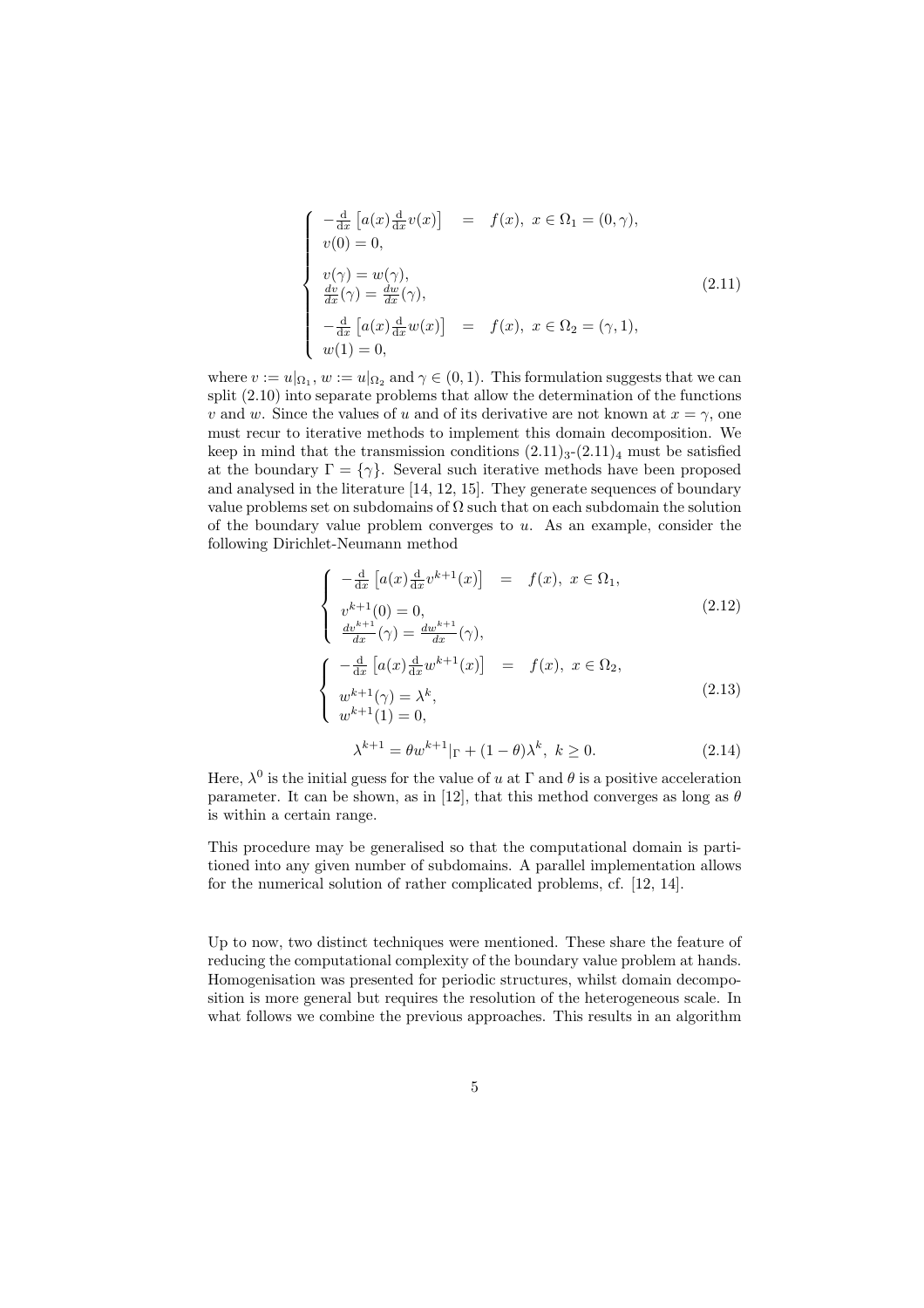suited for periodically distributed materials with localised imperfections or with a localised portion of the domain where a different analysis is required.

Consider a problem of the general form (2.10) with coefficients given by

$$
a(x) = \begin{cases} a_1(x), & x \in [0, \gamma_1], \\ a_2^{\epsilon}(x), & x \in (\gamma_1, 1], \end{cases}
$$
 (2.15)

where  $a_2^{\epsilon}$  is an  $\epsilon$ -periodic function. Assume that  $\gamma_1 < 1/2$  and

$$
0 < a_1(x), \ x \in \Omega_1 \text{ and } 0 < \alpha < a_2^{\epsilon}(x) < \beta, \ x \in \Omega_2. \tag{2.16}
$$

The algorithm mentioned before iterates over an overlapping region  $[\gamma_1, \gamma_2]$ , for a convenient choice of  $\gamma_2$  such that  $\gamma_1 < \gamma_2 < 1$ . A sequence of functions  $v^{k+1}$  and  $w^{k+1}$  will be generated, which provides approximations for  $u|_{[0,\gamma_2]}$  and  $u|_{[\gamma_1,1]},$ respectively. The hybrid approach algorithm then reads

- Initialise choose an initial approximation  $\widehat{\lambda}^0$  for  $u(\gamma)$ .
- For  $k = 0, 1, 2, ...$

Solve

$$
\begin{cases}\n-\frac{\mathrm{d}}{\mathrm{d}x} \left[ a(x) \frac{\mathrm{d}}{\mathrm{d}x} \widehat{v}^{k+1}(x) \right] & = f(x), \ x \in (0, \gamma_2), \\
\widehat{v}^{k+1}(0) = 0, \\
\widehat{v}^{k+1}(\gamma_2) = \widehat{\lambda}^k.\n\end{cases}
$$
\n(2.17)

Find an approximation  $\hat{w}^{k+1}$  related to the solution of the problem

$$
\begin{cases}\n-\frac{d}{dx}\left[a_2^{\epsilon}(x)\frac{d}{dx}w^{k+1}(x)\right] = f(x), & x \in (\gamma_1, 1), \\
w^{k+1}(\gamma_1) = v^{k+1}(\gamma_1), \\
w^{k+1}(1) = 0.\n\end{cases}
$$
\n(2.18)

• Update  $\widehat{\lambda}^k$ :

$$
\widehat{\lambda}^{k+1} = \widehat{w}^{k+1}(\gamma_1). \tag{2.19}
$$

The function  $\hat{w}^{k+1}$  used to approximate the solution of (2.18) needs to be worked out. Start by finding the homogenised function  $\overline{w}^{k+1}$  that satisfies (2.18) with  $a_2^{\epsilon}$ replaced by the corresponding homogenised coefficient  $\overline{a}$ , as was done in section 2.1. Next, compute the first order corrector  $w_1^{k+1}$  and the boundary corrector  $C^{k+1}$  for the problem (2.18). Set  $\hat{w}^{k+1} := \overline{w}^{k+1} + \epsilon w_1^{k+1} + C^{k+1}$ . Alternatively, the previous step may be skipped. Instead, define  $\hat{w}^{k+1} := \overline{w}^{k+1}$ . This approach will then become less complex, but also less accurate.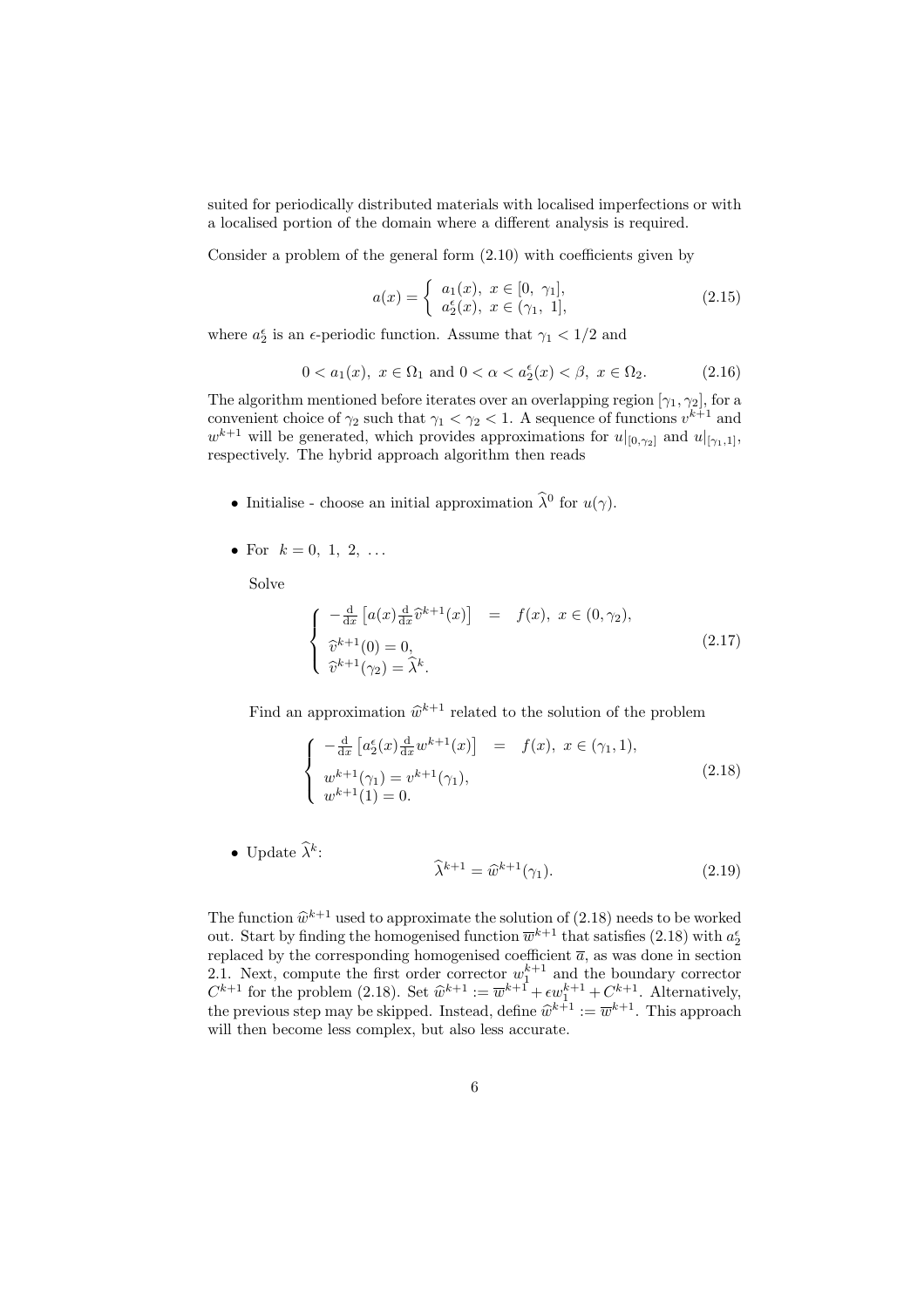We observe that this algorithm is a modification of the iterative overlapping scheme proposed by Schwarz [13], which has been shown to converge. A major twist is being added to this scheme though, as a homogenisation error appears at each iteration step. Let us denote the error of the approximations  $\hat{v}^{k+1}$  and  $\hat{w}^{k+1}$  coming from the previous iterative scheme by  $\hat{E}_1^{k+1} := \hat{v}^{k+1} - u|_{(0,\gamma_2)}$  and  $\widehat{E}_2^{k+1} := \widehat{w}^{k+1} - u|_{(\gamma_1,1)}$ , respectively. We will determine a stopping condition for the hybrid approach algorithm as well as the error of the approximation that we obtain.

The error function  $\widehat{E}_1^{k+1}$  satisfies

$$
\begin{cases}\n-\frac{d}{dx}\left[a(x)\frac{d}{dx}\hat{E}_1^{k+1}(x)\right] = 0, \ x \in (0, \gamma_2), \\
\hat{E}_1^{k+1}(0) = 0, \\
\hat{E}_1^{k+1}(\gamma_2) = \hat{E}_2^k(\gamma_2),\n\end{cases}
$$
\n(2.20)

while  $\widehat{E}_{2}^{k+1}(x) = E_{2}^{k+1}(x) + \delta^{k+1}(x)$ , where

$$
\begin{cases}\n-\frac{d}{dx}\left[a_2^{\epsilon}(x)\frac{d}{dx}E_2^{k+1}(x)\right] = 0, \ x \in (\gamma_1, 1), \\
E_2^{k+1}(\gamma_1) = \widehat{E}_1^{k+1}(\gamma_1), \\
E_2^{k+1}(1) = 0,\n\end{cases}
$$
\n(2.21)

and  $\delta^{k+1}(x)$  is the homogenisation error at step k. Assume, without loss of generality, that  $\widehat{E}^k_2(\gamma_2)$ , the error coming from the previous iteration, is positive. From the differential equations in (2.20) and (2.21), it can be seen that both  $\widehat{E}_1^{k+1}$  and  $E_2^{k+1}$  are strictly monotonous functions. They are illustrated in Figure 1.

Then clearly

and as long

$$
E_2^{k+1}(\gamma_2) < E_2^{k+1}(\gamma_1) = \widehat{E}_1^{k+1}(\gamma_1) < \widehat{E}_1^{k+1}(\gamma_2)
$$
\ng as  $\widehat{E}_1^{k+1}(\gamma_2) - E_2^{k+1}(\gamma_2) > |\delta^{k+1}(\gamma_2)|$ , then also

$$
\widehat{E}_{2}^{k+1}(\gamma_{2}) < \widehat{E}_{1}^{k+1}(\gamma_{2}) = \widehat{E}_{2}^{k}(\gamma_{2}).
$$

In other words, at the end of the iteration step, the maximum of the approximation error coming from the previous iteration,  $\widehat{E}_1^{k+1}(\gamma_2) = \widehat{E}_2^k(\gamma_2)$ , will be reduced to  $\widehat{E}_2^{k+1}(\gamma_2)$ .

A natural stopping criterion for the hybrid approach algorithm would then be given by

$$
|\widehat{E}_1^{k+1}(\gamma_2) - E_2^{k+1}(\gamma_2)| \le \delta,
$$
\n(2.22)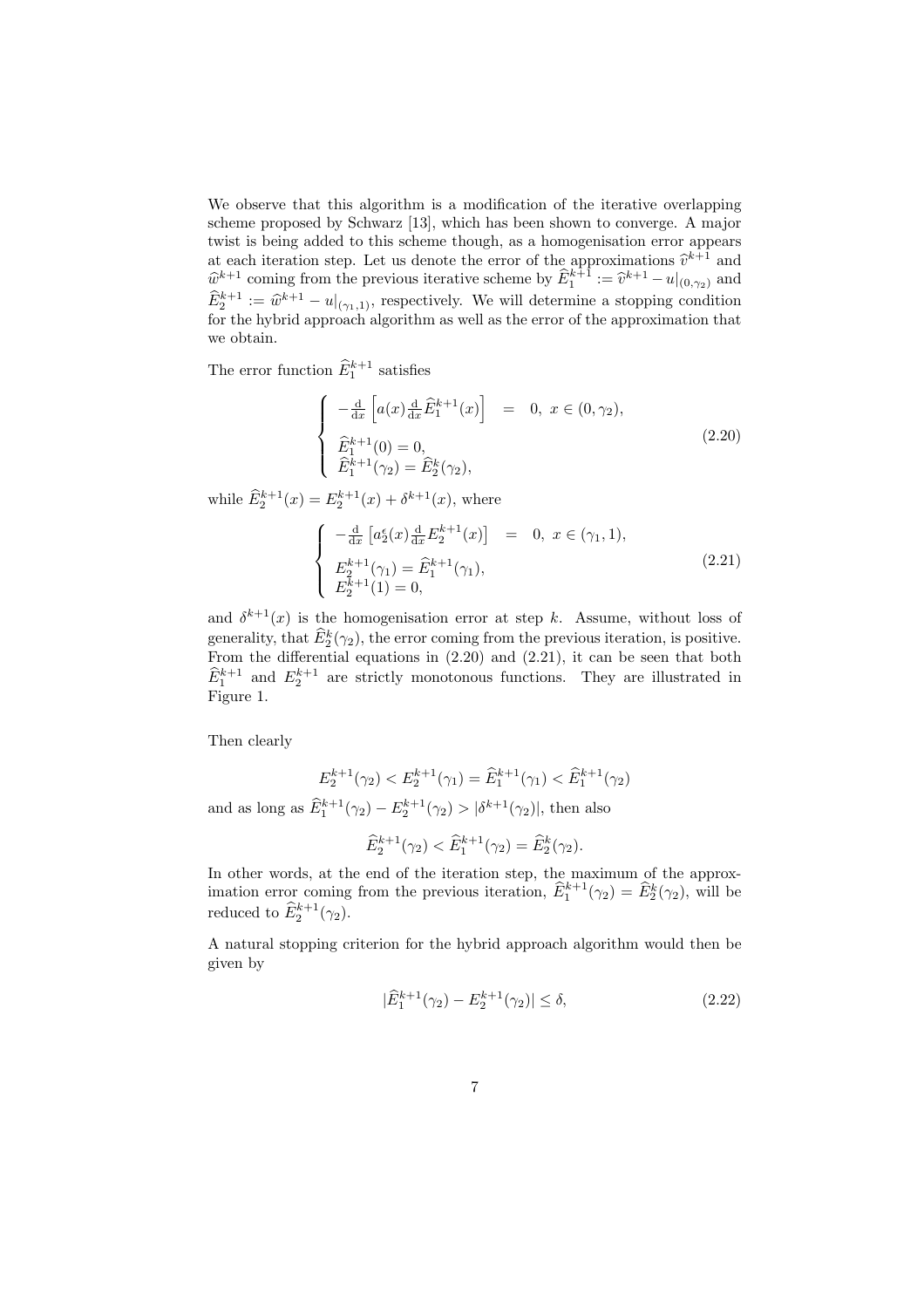

Figure 1: Error reduction scheme: as long as  $\hat{E}_2^{k+1}(\gamma_2) < \hat{E}_1^{k+1}(\gamma_2)$ , then  $\widehat{E}_1^{k+2}(x) < \widehat{E}_1^{k+1}(x)$  and the error is reduced.

where  $\delta$  is the maximum absolute error of the homogenisation procedure. However, since  $\widehat{E}_1^{k+1}(\gamma_2)$  and  $E_2^{k+1}(\gamma_2)$  are not known, we will adopt the following stopping criterion

$$
|\hat{E}_1^{k+1}(\gamma_2) - \hat{E}_2^{k+1}(\gamma_2)| \le \delta/2, \tag{2.23}
$$

which can also be written as

$$
|\hat{u}_1^{k+1}(\gamma_2) - \hat{u}_2^{k+1}(\gamma_2)| \le \delta/2.
$$
 (2.24)

This implies an inequality like (2.22) with the right hand side replaced by  $3\delta/2$ . We can now establish the following theorem which gives the error of the approximation obtained when the quantity  $\hat{E}_1^{k+1}(\gamma_2) - \hat{E}_2^{k+1}(\gamma_2)$  decreases until (2.24) holds.

**Theorem 2.1.** Let k be the smallest natural number such that  $(2.24)$  holds. Then the approximation

$$
\widehat{u}^{k+1}(x) = \begin{cases} \widehat{v}^{k+1}(x), & x \in [0, \gamma_1], \\ \widehat{w}^{k+1}(x), & x \in (\gamma_1, 1], \end{cases}
$$
\n(2.25)

for the exact solution u of  $(2.10)$  with  $(2.15)$  is such that

$$
\|\hat{u}^{k+1} - u\|_{\infty} \le \left(\frac{3}{2} \frac{\int_{0}^{\gamma_1} 1/a(u) du}{\int_{\gamma_1}^{\gamma_2} 1/a(u) du} + 1\right)\delta.
$$
 (2.26)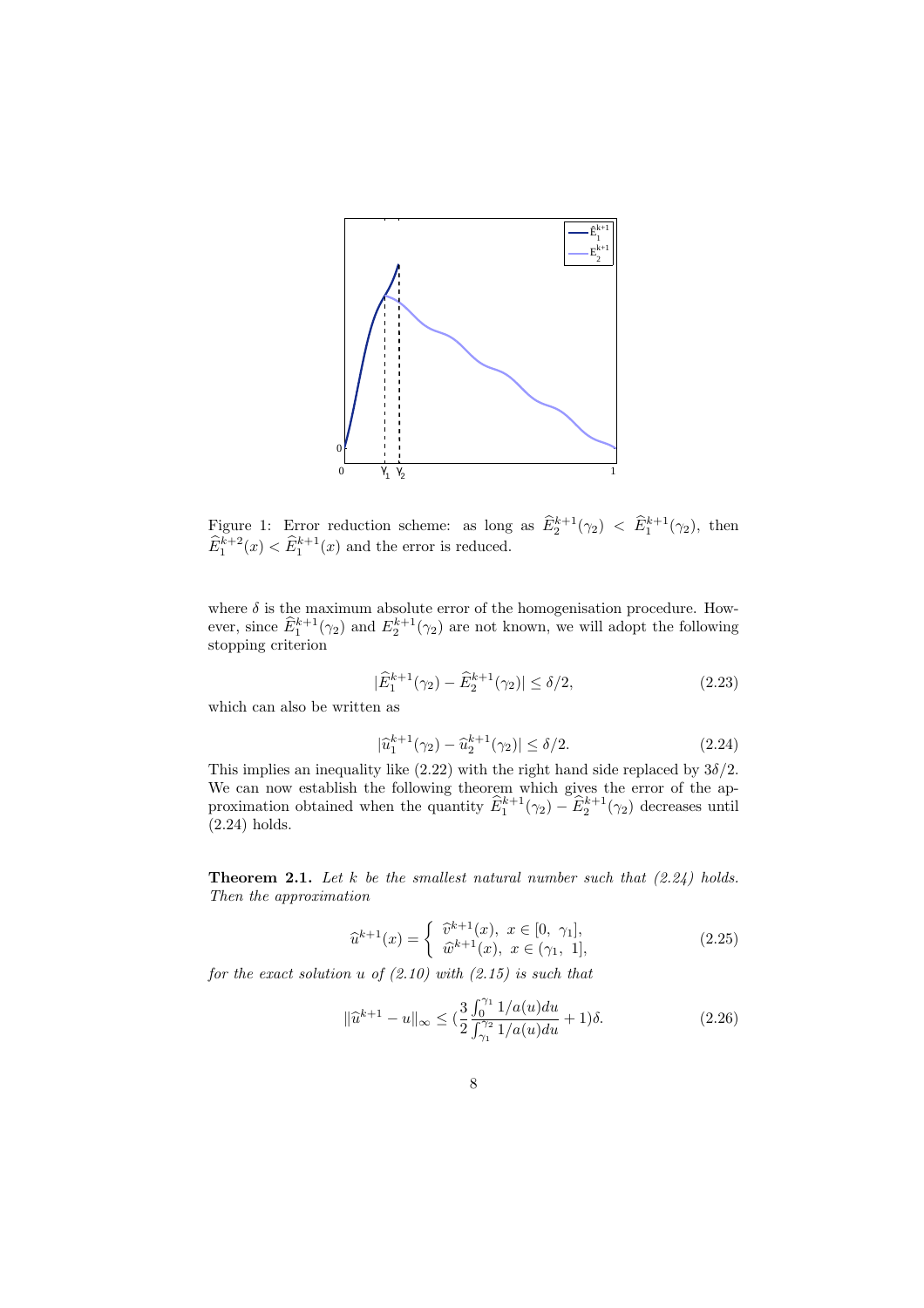Sketch of Proof: For each iteration, the maximum of the function

$$
E^{k+1}(x) = \begin{cases} \widehat{E}_1^{k+1}(x), & x \in [0, \gamma_1], \\ E_2^{k+1}(x), & x \in (\gamma_1, 1], \end{cases}
$$
(2.27)

is attained for  $x = \gamma_1$ . Now, since

$$
\widehat{E}_2^{k+1}(x) = E_2^{k+1}(x) + \delta^{k+1}(x) \le E_2^{k+1}(x) + \delta,
$$

the maximum of  $E^{k+1}$  added to  $\delta$  gives an upper bound for the error function

$$
\widehat{E}^{k+1}(x) = \begin{cases} \widehat{E}_1^{k+1}(x), & x \in [0, \gamma_1], \\ \widehat{E}_2^{k+1}(x), & x \in (\gamma_1, 1]. \end{cases}
$$
\n(2.28)

Consequently,

$$
\|\hat{u}^{k+1} - u\|_{\infty} \le E_2^{k+1}(\gamma_1) + \delta. \tag{2.29}
$$

Now, in order to estimate the value of  $E_2^{k+1}(\gamma_1)$ , we note that from (2.20) and  $(2.21)$  it can be easily seen that there exist constants  $c_i$  and  $d_i$ ,  $i = 1, 2$ , such that

$$
\widehat{E}_1^{k+1} = c_1 \int_0^x \frac{1}{a(u)} du + d_1 \text{ and } E_2^{k+1} = c_2 \int_{\gamma_1}^x \frac{1}{a(u)} du + d_2.
$$

These constants can be determined in terms of integrals of the coefficient function a given by (2.15). For that we use the boundary conditions for  $\widehat{E}_1^{k+1}$  and  $E_2^{k+1}$  on  $x=0$  and  $x=1$  respectively, and also the conditions

$$
\widehat{E}_1^{k+1}(\gamma_1) = E_2^{k+1}(\gamma_1) \text{ and } \widehat{E}_1^{k+1}(\gamma_2) = E_2^{k+1}(\gamma_2) + \frac{3}{2}\delta. \quad \Box
$$

Given (2.16) we can rewrite the inequality (2.26) from the previous theorem as

$$
\|\widehat{u}^{k+1} - u\|_{\infty} \leq \left(\frac{3}{2} \frac{\beta \int_0^{\gamma_1} 1/a(u) du}{\gamma_2 - \gamma_1} + 1\right) \delta.
$$

From this inequality, we infer that  $\gamma_2$  should be chosen as large as possible in order to minimize the error at the end of the iterative process. The drawback is that choosing a larger value for  $\gamma_2$  implies a bigger computational effort, which implies that it may not be chosen too large.

# 3 The elasticity problem

In this section we extend the theory of Section 2 to the problem of linear elasticity. We follow the logical structure of the previous section and reformulate the results of homogenisation and domain decomposition. We conclude this section by presenting the corresponding hybrid approach.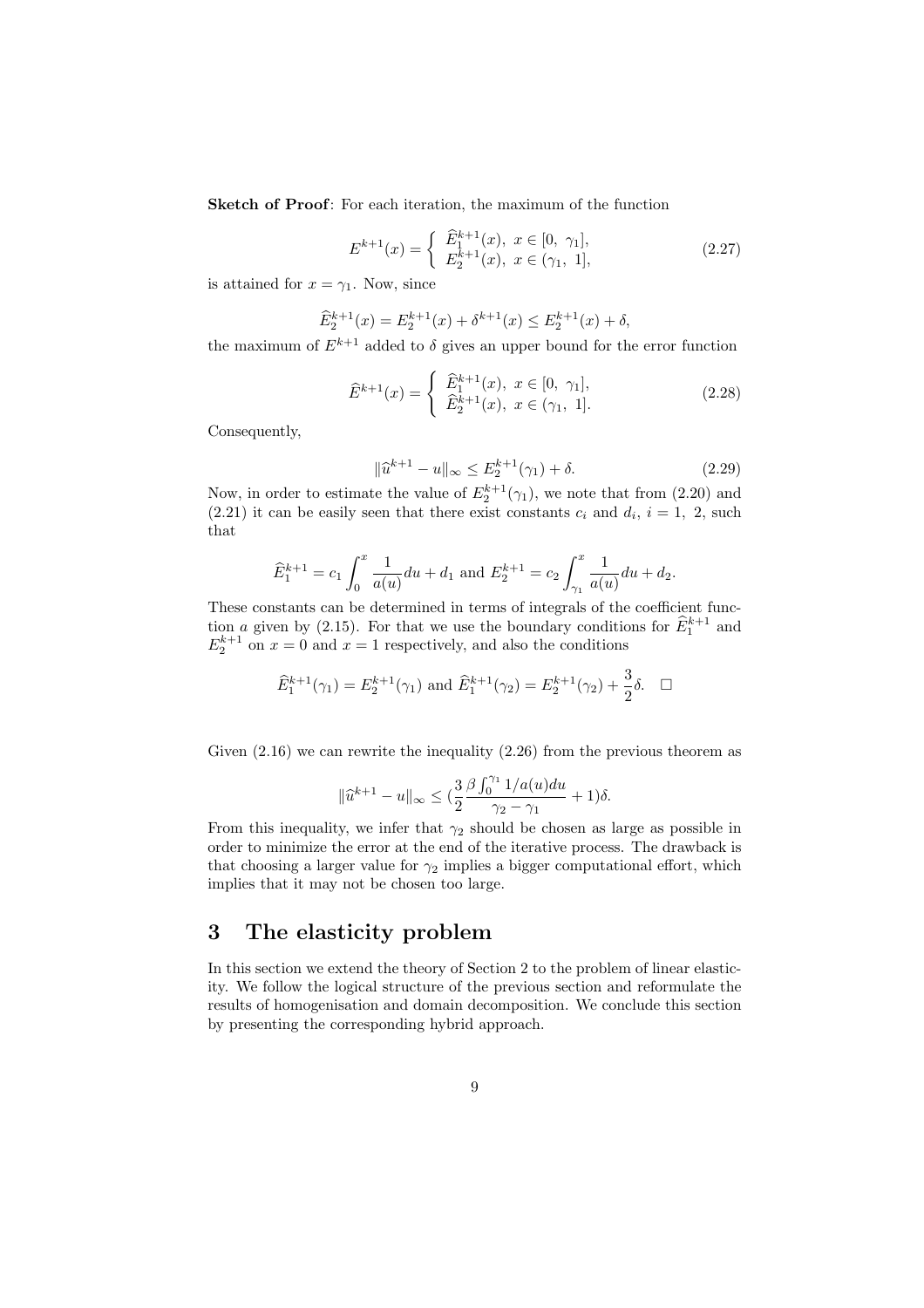#### 3.1 Periodic structure

Let  $\Omega$  be a connected bounded open set in  $R^2$  and  $\partial \Omega = \Gamma_N \cup \Gamma_D$  be Lipschitz continuous such that  $\Gamma_D$  is of measure greater than zero. Let us consider a composite material with constituents periodically distributed over  $\Omega$ , such that  $Ω$  is covered by a mosaic of cells of the form  $εY = ]0, εl_1[x]0, εl_2[$  over which the material is distributed as in the reference cell  $Y=]0, l_1[\times]0, l_2[$  - Figure 2.



Figure 2: Representative cell.

We state the linear elasticity problem for the composite material as follows - cf.  $[5, 10, 11]$  -

$$
\begin{cases}\n-\nabla \cdot (\mathbf{A}^{\epsilon}(\mathbf{x})\boldsymbol{\epsilon}(\mathbf{u}^{\epsilon})) = \mathbf{f} & \text{in } \Omega, \\
\mathbf{u}^{\epsilon} = \mathbf{0} & \text{on } \Gamma_D, \\
\boldsymbol{\sigma}(\mathbf{u}^{\epsilon}) \cdot \mathbf{n} = \boldsymbol{\varphi}_N & \text{on } \Gamma_N.\n\end{cases} (3.1)
$$

Here the vector functions  $\varphi_N$  and **f** are given and  $\epsilon$ ,  $\sigma$  and **u** denote the strain tensor, the stress tensor and the displacement vector respectively. These are such that for a vector function w defined over  $\Omega$ ,

$$
\epsilon(\mathbf{w}) = (\nabla \mathbf{w} + (\nabla \mathbf{w})^T), \quad \sigma(\mathbf{w}) = \mathbf{A}^{\epsilon} \epsilon(\mathbf{w}). \tag{3.2}
$$

The tensor  $A^{\epsilon}$ , which characterizes the behaviour of the material, can be defined by extending the components of a fourth-order tensor  $\tilde{A} = \tilde{A}(y)$  =  $(\widetilde{a}_{ijkh})_{1\leq i,j,k,h\leq 2}$  defined over the reference cell Y periodically to  $\mathbb{R}^2$ . We define  $\mathbf{A}^{\epsilon} = \mathbf{A}^{\bar{\epsilon}}(\mathbf{x}) = (a^{\epsilon}_{ijkh})_{1 \leq i,j,k,h \leq N}$  such that for  $\mathbf{x} = (x_1, x_2) \in \mathbb{R}^2$ ,

$$
a_{ijkh}^{\epsilon}(\mathbf{x}) := \tilde{a}_{ijkh}(\mathbf{y}) = \tilde{a}_{ijkh}(\frac{\mathbf{x}}{\epsilon}),
$$
\n(3.3)

where we denote  $y := \frac{x}{\epsilon}$ , for  $y = (y_1, y_2) \in \mathbb{R}^2$ . In order to proceed some notation must be introduced. For any fourth-order tensor  $\mathbf{A} = (a_{ijkh})_{1 \leq i,j,k,h \leq 2}$ and for any matrices  $\mathbf{M} = (m_{ij})_{1 \leq i,j \leq 2}$  and  $\mathbf{N} = (n_{ij})_{1 \leq i,j \leq 2}$ , we denote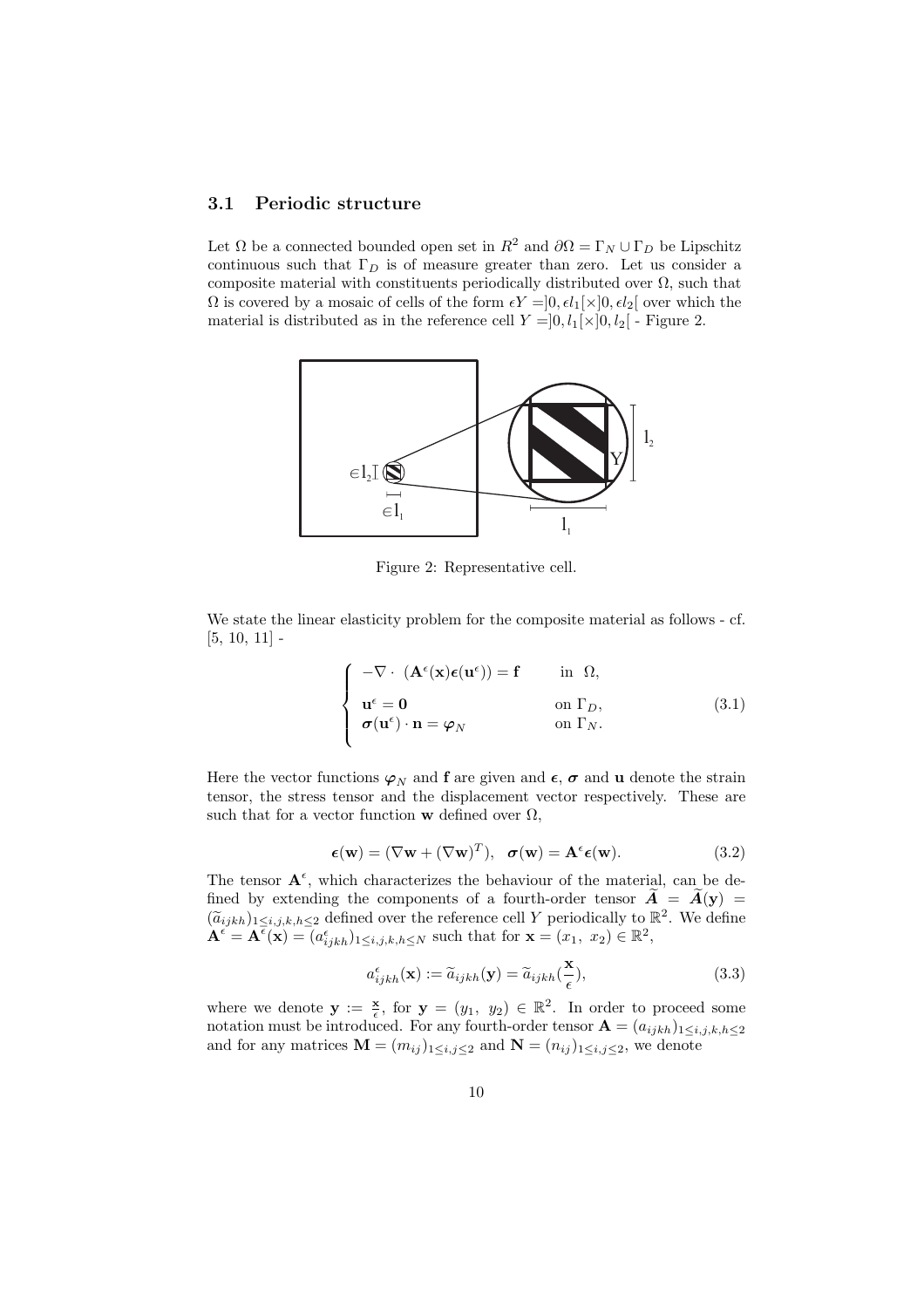$$
\|\mathbf{M}\| = (\sum_{i,j=1}^{2} m_{ij}^{2})^{1/2},
$$
  
\n
$$
\mathbf{AM} = ((\sum_{k,h=1,2} a_{ijkh} m_{kh})_{ij})_{1 \le i,j \le 2},
$$
  
\n
$$
\mathbf{AMN} = \sum_{i,j,k,h=1,2} a_{ijkh} m_{ij} n_{kh}.
$$

Assume that there exist  $\alpha, \beta \in \mathbb{R}$  such that  $\widetilde{A} \in M_e(\alpha, \beta, Y)$ , ie

- $\tilde{a}_{ijkh} \in L^{\infty}(Y)$ , for any  $i, j, k, h \in \{1, 2\};$
- $\tilde{a}_{ijkh} = \tilde{a}_{jikh} = \tilde{a}_{khij}$ , for any  $i, j, k, h \in \{1, 2\};$
- $\alpha \|\mathbf{M}\|^2 \leq \widetilde{\mathbf{A}} \mathbf{M} \mathbf{M}$ , for any symmetric  $2 \times 2$  matrix **M**;
- $\|\widetilde{A}(y)M\| \leq \beta \|M\|$ , for any  $2 \times 2$  matrix M, almost anywhere on Y.

We will now look at how to approximate the heterogeneous solution  $\mathbf{u}^{\epsilon}$  of (3.1). Consider the following ansatz

$$
\mathbf{u}^{\epsilon}(\mathbf{x}, \mathbf{y}) = \mathbf{u}_0(\mathbf{x}, \mathbf{y}) + \epsilon \mathbf{u}_1(\mathbf{x}, \mathbf{y}) + \epsilon^2 \mathbf{u}_2(\mathbf{x}, \mathbf{y}) + \dots
$$
 (3.4)

Here,  $\mathbf{u}_i$ ,  $i = 1, 2, \ldots$  are periodic functions in  $\mathbf{y} = \mathbf{x}/\epsilon$ . Following [1] it can be shown that when we take the first three terms of this expansion into account and insert them in the differential equation  $(3.1)<sub>1</sub>$  we conclude that  $\mathbf{u}_0$  depends only on **x**, ie.  $\mathbf{u}_0 = \overline{\mathbf{u}}(\mathbf{x}) = (\overline{u}_1(\mathbf{x}), \overline{u}_2(\mathbf{x}))$ . Moreover, it is the solution of

$$
\begin{cases}\n-\nabla \cdot (\overline{A} \boldsymbol{\epsilon}(\overline{\boldsymbol{u}})) = \mathbf{f} & \text{in } \Omega, \\
\overline{\boldsymbol{u}} = \mathbf{0} & \text{on } \Gamma_D, \\
\overline{\boldsymbol{u}} \cdot \mathbf{n} = \varphi_N & \text{on } \Gamma_N.\n\end{cases} (3.5)
$$

The homogenised tensor  $\overline{A} = (\overline{a}_{ijkh})$  is symmetric and given by

$$
\overline{a}_{ijkh} = \frac{1}{|Y|} \int_Y \widetilde{a}_{ijkh}(\mathbf{y}) d\mathbf{y} - \frac{1}{|Y|} \int_Y \sum_{l,m=1,2} \widetilde{a}_{ijlm}(\mathbf{y}) \frac{\partial \chi_l^{kh}}{\partial y_m}(\mathbf{y}) d\mathbf{y}.
$$
 (3.6)

As for the cell function  $\chi^{lm}(\mathbf{y}) = (\chi_k^{lm})(\mathbf{y})$ , it is the solution of the cell problem

$$
\begin{cases}\n-\nabla \cdot (\widetilde{\mathbf{A}}(\mathbf{y}) \nabla (\chi^{lm} - \mathbf{P}^{lm})) = \mathbf{0} \text{ for } \mathbf{y} \in Y, \\
\chi^{lm} \text{ is } \text{Y-periodic }, \\
\frac{1}{|Y|} \int_Y \chi^{lm}_{k}(\mathbf{y}) d\mathbf{y} = 0.\n\end{cases} \tag{3.7}
$$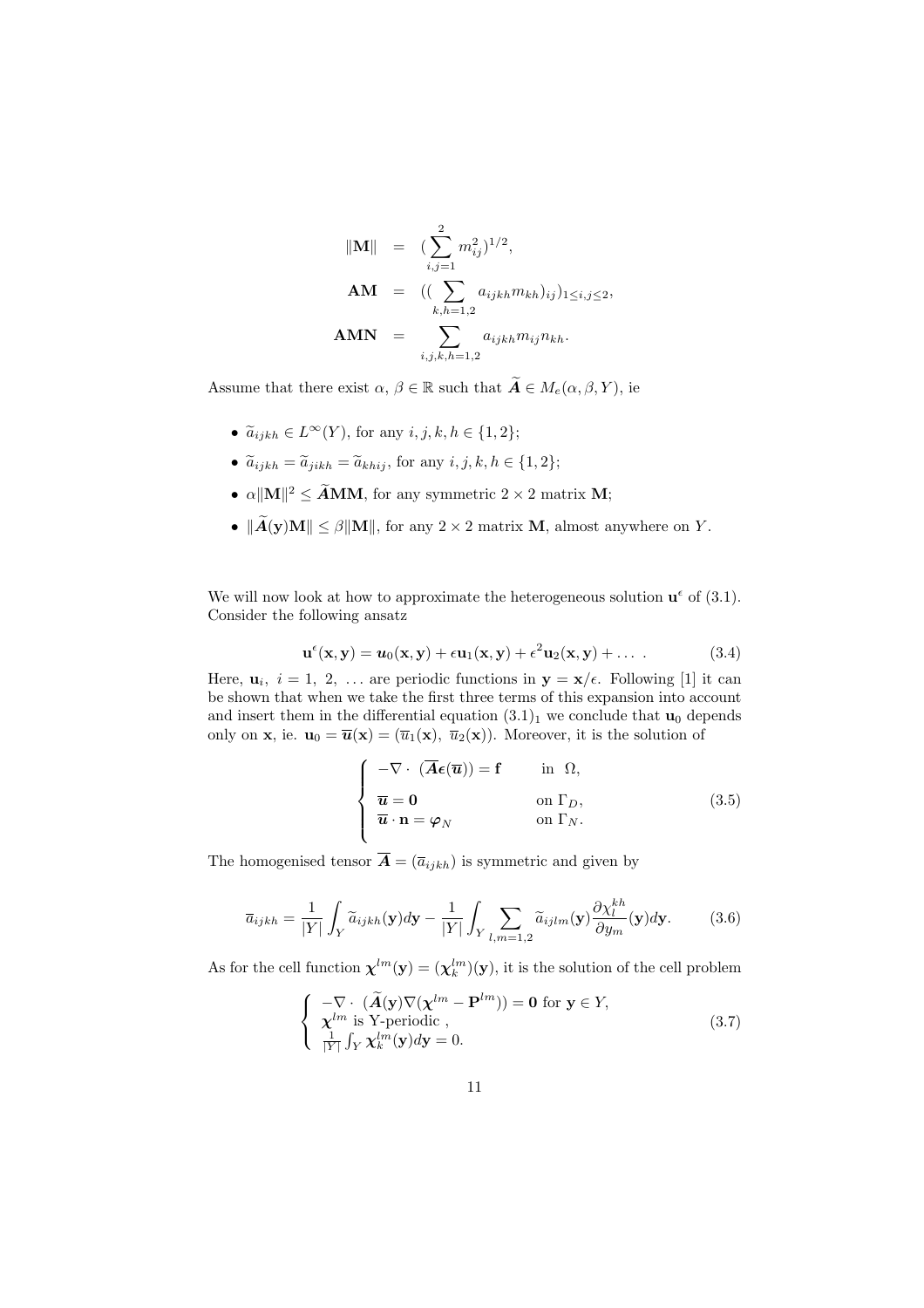Here we have used the vector valued functions  $\mathbf{P}^{lm}(\mathbf{y}) = (P_k^{lm}(\mathbf{y}))$ , defined as

$$
P_k^{lm}(\mathbf{y}) := y_m \delta_{kl}, \text{ for } l, m, k \in \{1, 2\},
$$
\n(3.8)

where  $\delta_{kl}$  is the Kronecker symbol. It can be shown that  $\chi^{lm}$  is the unique solution of (3.7) in the set  $W_{per}(Y)$  defined by

$$
W_{per}(Y) := \{ \mathbf{v} \in H_{per}^1(Y) | M_Y(\mathbf{v}) = 0 \}
$$
\n(3.9)

where  $H_{per}^1(Y)$  is the closure for the  $H^1$ -norm of  $C_{per}^{\infty}(Y)$ , the subset of  $C^{\infty}(\mathbb{R}^2)$ of periodic functions over  $Y$ , cf [5].

Finally,  $\mathbf{u}_1$  takes the form

$$
\mathbf{u}_{1}(\mathbf{x}, \mathbf{y}) = \frac{1}{2} \sum_{i,j=1,2} \left( \frac{\partial \overline{u}_{i}}{\partial x_{j}} + \frac{\partial \overline{u}_{j}}{\partial x_{i}} \right) \chi^{ij}(\frac{\mathbf{x}}{\epsilon}).
$$
 (3.10)

We call  $\bar{u}$  and  $\epsilon u_1$  the homogenised solution and the first corrector for the problem (3.1), respectively. We note that  $\bar{u}$  satisfies the same boundaries condition prescribed for the heterogeneous solution. This does not necessarily hold true for the approximation  $\overline{\mathbf{u}}+\epsilon\mathbf{u}_1$ , which means that somehow we should "force" the right boundary conditions to be respected. Like we did in the previous section, a boundary corrector C should again be introduced which verifies

$$
\begin{cases}\n-\nabla \cdot (\mathbf{A}^{\epsilon}(\mathbf{x})\epsilon(\mathbf{C})) = \mathbf{0} & \text{in } \Omega, \\
\mathbf{C} = -\epsilon \mathbf{u}_1 & \text{on } \Gamma_D, \\
\sigma(\mathbf{C}) \cdot \mathbf{n} = \mathbf{0} & \text{on } \Gamma_N.\n\end{cases}
$$
\n(3.11)

Finally, we can approximate the solution of (3.1) by  $\bar{u} + \epsilon u_1 + C$ , once the homogenised coefficients  $(3.6)$  have been determined. This is computationally much cheaper than solving the full heterogeneous problem, but it still allows for full resolution of the heterogeneities.

#### 3.2 Complex structure

Let us again consider the linear elasticity problem for a composite. Unlike what we did previously, we now assume that this is not necessarily periodically distributed. Then, instead of (3.1),

$$
\begin{cases}\n-\nabla \cdot (\mathbf{A}(\mathbf{x})\boldsymbol{\epsilon}(\mathbf{u})) = \mathbf{f} & \text{in } \Omega, \\
\mathbf{u} = \mathbf{0} & \text{on } \Gamma_D, \\
\boldsymbol{\sigma}(\mathbf{u}) \cdot \mathbf{n} = \boldsymbol{\varphi}_N & \text{on } \Gamma_N,\n\end{cases}
$$
\n(3.12)

where the parameter  $\epsilon$  was suppressed. When the constituents of the composite in question are finely mixed, this is a rather complex problem, which requires the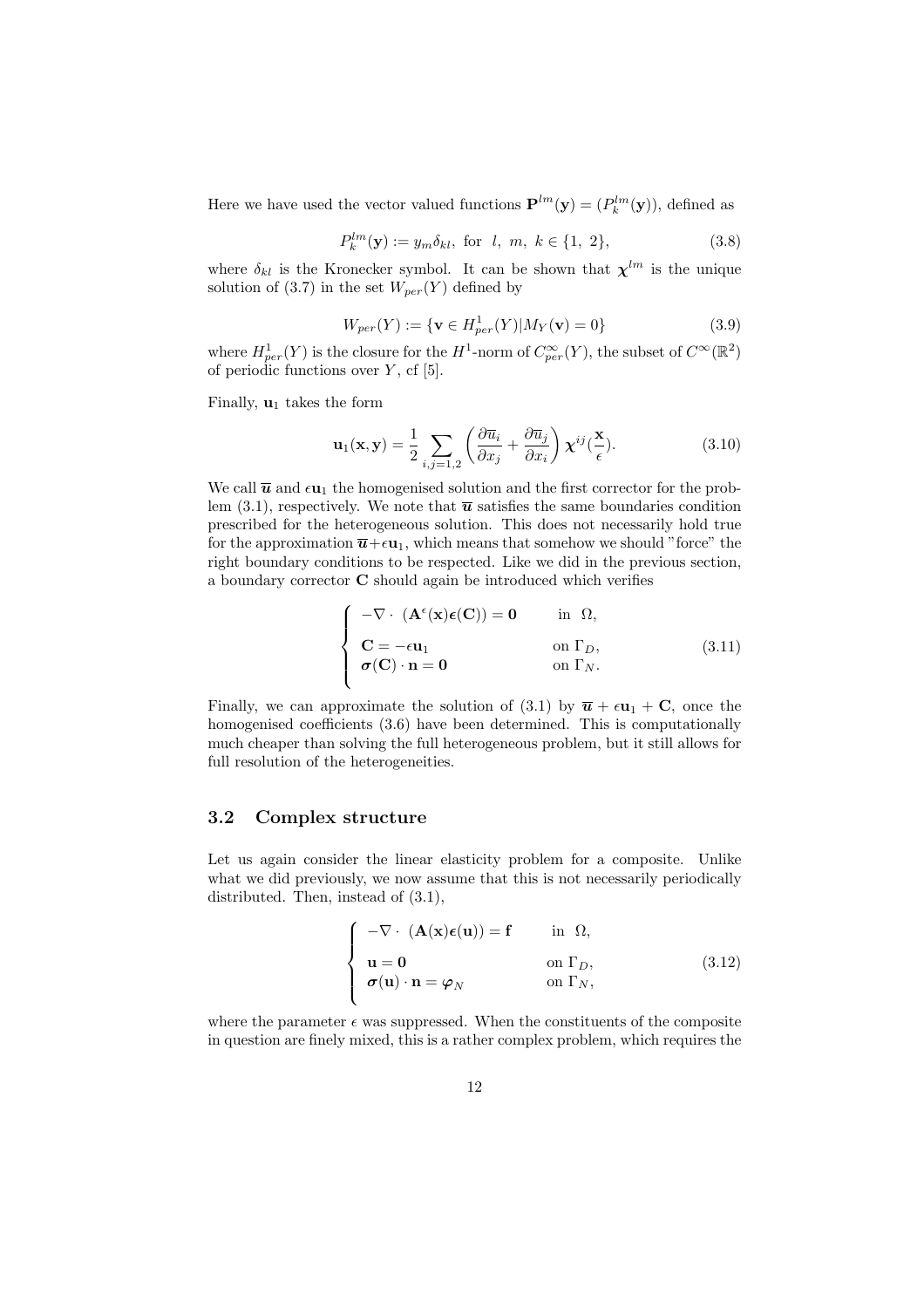adoption of appropriate numerical techniques. In particular, as we have already stated in the previous section, one may recur to domain decomposition methods [12, 15]. These cut up the original problem into smaller more manageable problems.

In what follows, we will consider the problem of linear elasticity (3.12) where now the tensor A reads

$$
\mathbf{A}(\mathbf{x}) = \begin{cases} \mathbf{A}_1(\mathbf{x}), & \mathbf{x} \in \Omega_1, \\ \mathbf{A}_2^{\epsilon}(\mathbf{x}), & \mathbf{x} \in \Omega_2. \end{cases}
$$
(3.13)

Here  $\mathbf{A}_2^{\epsilon}$  is an  $\epsilon$ -periodic tensor and it is assumed that  $|\Omega_1| < |\Omega_2|$ . Note that the homogenisation method described earlier may not be employed to solve (3.12) with  $(3.13)$  as **A** is not periodic everywhere. One possible alternative is the usage of domain decomposition techniques. The drawback is that these do not make use of the periodicity of the elasticity tensor over  $\Omega_2$ . We then proceed as in Section 2 and establish a hybrid approach for this problem where again we combine homogenisation and domain decomposition techniques.

We will introduce a sequence of problems set on the two overlapping subdomains  $\widehat{\Omega}_1$  and  $\Omega_2$ , where  $\Omega_1 \subset \widehat{\Omega}_1 \subset \Omega$ . Let  $\Gamma_1 = \partial \Omega_1 \cap \partial \Omega_2$  and  $\Gamma_2 = \partial \Omega_1 \cap \partial \Omega_2$ , as illustrated in Figure 3.



Figure 3: The computational domain  $\Omega$  is the union of the overlapping subdomains  $\widehat{\Omega}_1$  and  $\Omega_2$ .

The hybrid approach for elasticity reads

- Initialise choose  $\hat{\lambda}^0$  as an initial approximation for  $\mathbf{u}|_{\Gamma_2}$ .
- For  $k = 0, 1, 2, ...$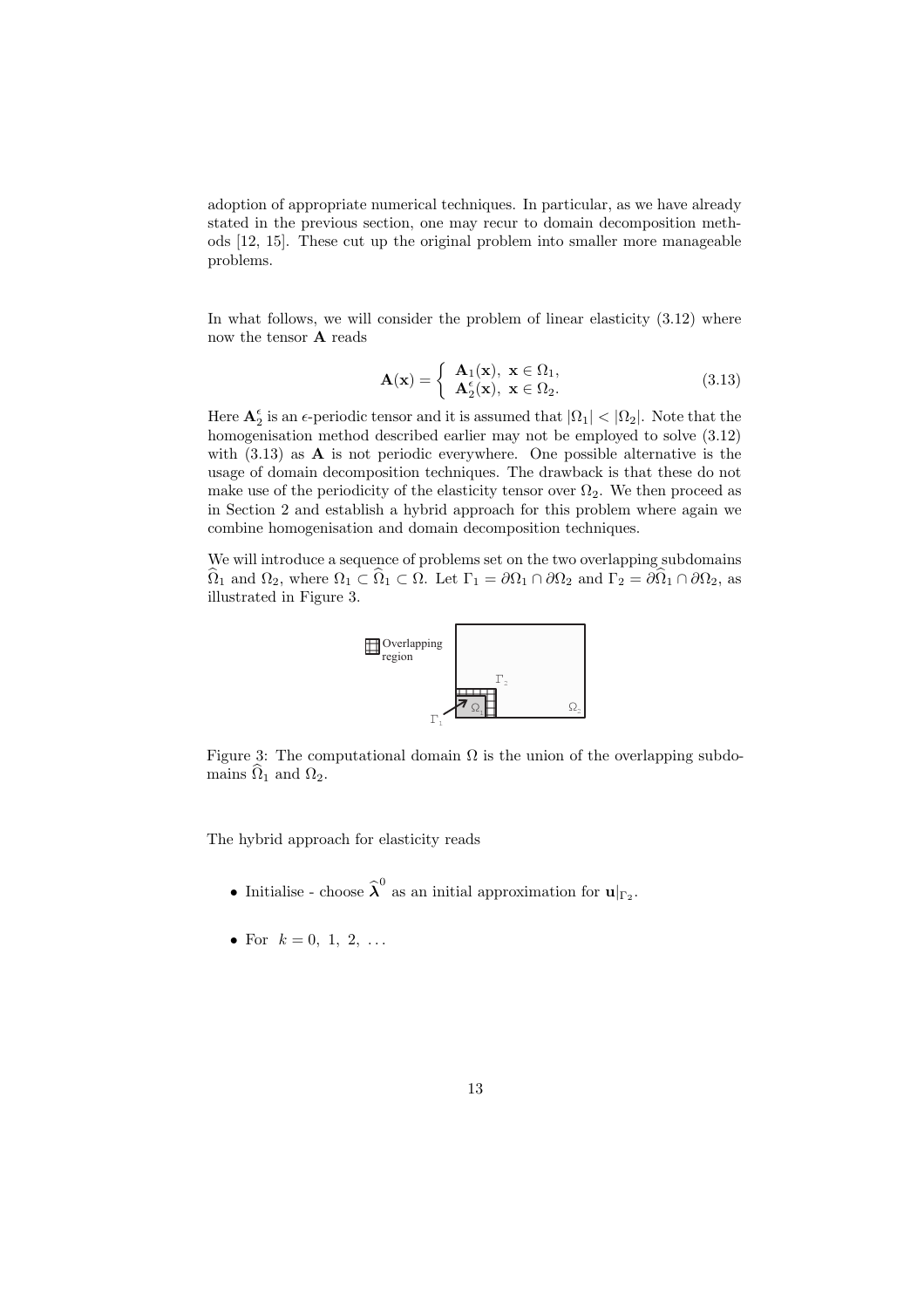solve

$$
\begin{cases}\n-\nabla \cdot (\mathbf{A}\boldsymbol{\epsilon}(\widehat{\mathbf{v}}^{k+1})) = \mathbf{f} & \text{in } \widehat{\Omega}_1, \\
\widehat{\mathbf{v}}^{k+1} = \mathbf{0} & \text{on } \Gamma_D \bigcap \Omega_1, \\
\sigma(\widehat{\mathbf{v}}^{k+1}) \cdot \mathbf{n} = \varphi_N & \text{on } \Gamma_N \bigcap \Omega_1, \\
\widehat{\mathbf{v}}^{k+1} = \widehat{\boldsymbol{\lambda}}^k & \text{on } \Gamma_2.\n\end{cases}
$$
\n(3.14)

Find an approximation  $\widehat{\mathbf{w}}^{k+1}$  for the solution of the problem

$$
\begin{cases}\n-\nabla \cdot (\mathbf{A}_{2}^{\epsilon} \boldsymbol{\epsilon}(\mathbf{w}^{k+1})) = \mathbf{f} & \text{in } \Omega_{2}, \\
\mathbf{w}^{k+1} = \mathbf{0} & \text{on } \Gamma_{D} \cap \Omega_{2}, \\
\boldsymbol{\sigma}(\mathbf{w}^{k+1}) \cdot \mathbf{n} = \boldsymbol{\varphi}_{N} & \text{on } \Gamma_{N} \cap \Omega_{2}, \\
\mathbf{w}^{k+1} = \mathbf{v}^{k+1} & \text{on } \Gamma_{1}.\n\end{cases}
$$
\n(3.15)

Update  $\widehat{\bm{\lambda}}^{k+1}$ 

$$
\widehat{\boldsymbol{\lambda}}^{k+1} = \widehat{w}^{k+1}|_{\Gamma_1}.\tag{3.16}
$$

As before, in order to determine  $\hat{\mathbf{w}}^{k+1}$ , one must first compute the homogenised solution  $\overline{\mathbf{w}}^{k+1}$  that satisfies (3.15) with  $\mathbf{A}_{2}^{\epsilon}$  replaced by the corresponding homogenised tensor  $\overline{A}$ . At this point one may already define  $\widehat{\mathbf{w}}^{k+1} := \overline{\mathbf{w}}^{k+1}$ . If more accuracy is sought, one should compute the first order corrector  $\mathbf{w}_{1}^{k+1}$  and the boundary corrector  $\mathbf{C}^{k+1}$  for the problem (3.15). Set  $\hat{\mathbf{w}}^{k+1} := \overline{\mathbf{w}}^{k+1} + \overline{\mathbf{w}}^{k+1}$  $\epsilon \mathbf{w}^{k+1}_1 + \mathbf{C}^{k+1}.$ 

As a stopping condition for this algorithm, we may generalise (2.24) and require

$$
(\max_{\mathbf{x}\in\Gamma_2}|\widehat{w}_1^{k+1}(\mathbf{x})-\widehat{v}_1^{k+1}(\mathbf{x})|,\max_{\mathbf{x}\in\Gamma_2}|\widehat{w}_2^{k+1}(\mathbf{x})-\widehat{v}_2^{k+1}(\mathbf{x})|)\leq \frac{1}{2}(\delta_1,\delta_2),\qquad(3.17)
$$

where  $\delta_1$  and  $\delta_2$  are the estimated maximum homogenisation errors for the horizontal and vertical components of the displacement, respectively. We thus obtain an approximation to the solution of (3.12) with (3.13).

# 4 Numerical results

Our goal in this section is to apply the methods analysed earlier to boundary value problems with highly oscillatory coefficients. The following two subsections are related to sections 2 and 3, respectively.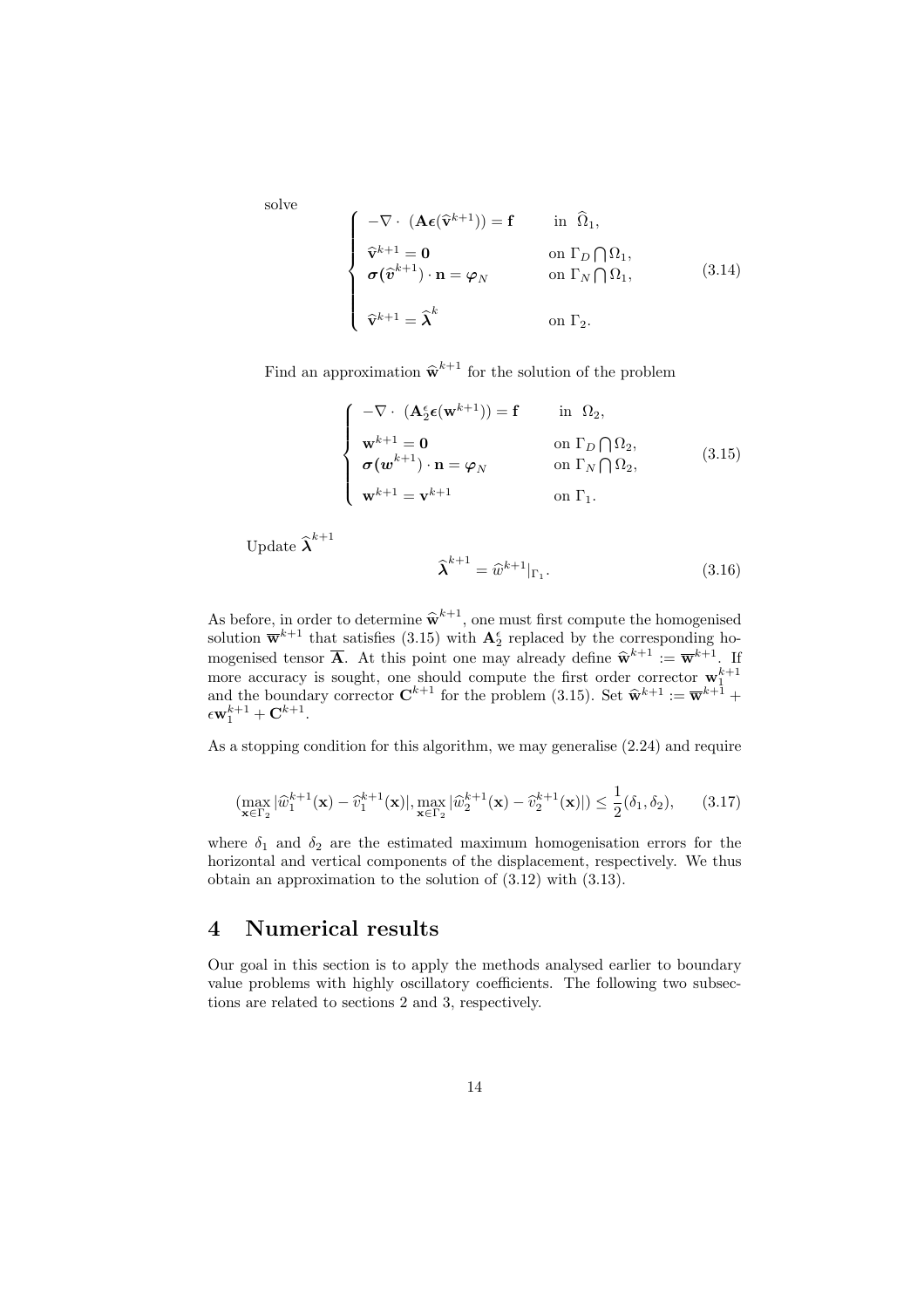#### 4.1 One-dimensional examples

In what follows we start by examining a one-dimensional boundary value problem with  $\epsilon$ -periodic coefficients. We use homogenisation techniques to approximate the solution of this problem. Next we look at a modification of this same problem; the  $\epsilon$ -periodicity no longer holds on a small subdomain. Domain decomposition methods and the hybrid approach are then applied.

#### Example 4.1 - Periodic structure

Let us consider the boundary value problem (2.1) with

$$
a^{\epsilon}(x) := \frac{1}{2 + \sin(\frac{2\pi x}{\epsilon})}, \ \epsilon = 0.1, \ f(x) = 1.
$$
 (4.1)

The analytical solution  $u^{\epsilon}$  of this problem, as well as of the corresponding solution  $\bar{u}$  of the homogenised problem (2.3), can be easily calculated. This allows for the determination of the error  $\overline{E} = u^{\epsilon} - \overline{u}$ , which is displayed in the second line of the Table 1, in the norms  $\|\cdot\|_{\infty}$  and  $\|\cdot\|_{L^2(0,1)}$ .

As we have seen, better approximations for  $u^{\epsilon}$  can be achieved using the first order corrector  $u_1$  given by  $(2.6)$  and the boundary corrector C which solves (2.7). The latter can be approximated by the solution of the homogenised problem

$$
\begin{cases}\n-\overline{a}\frac{\mathrm{d}}{\mathrm{d}x}\left[\frac{\mathrm{d}}{\mathrm{d}x}C(x)\right] & = 0, \ x \in (0,1), \\
C(0) = -\epsilon u_1(0), \\
C(1) = -\epsilon u_1(1),\n\end{cases} (4.2)
$$

where  $\bar{a}$  is given by (2.4). We display the norms of the error  $E_C = u^{\epsilon} - (\bar{u} +$  $\epsilon u_1 + C$ ) in the last line of Table 1. Note that in this case it is possible to determine both  $u_1$  and  $C$  analytically.

|  |  | Table 1: Error of the homogenisation procedure. |  |
|--|--|-------------------------------------------------|--|
|  |  |                                                 |  |

|       | $\ \cdot\ _{\infty}$ | $\ \cdot\ _{L^2(0,1)}$ |
|-------|----------------------|------------------------|
| F,    | $1.5E - 2$           | $5.6E - 3$             |
| $E_C$ | $4.1E - 4$           | $2.4E - 4$             |

As expected, the corrected homogenised solution is a better approximation to  $u^{\epsilon}$  than  $\bar{u}$ . This is illustrated in Figure 4. The exact solution  $u^{\epsilon}$  is depicted as a dotted line. The homogenised solution  $\overline{u}$  and its corrected counterpart  $\overline{u} + \epsilon u_1 + C$  are represented as the darker and lighter solid lines, respectively.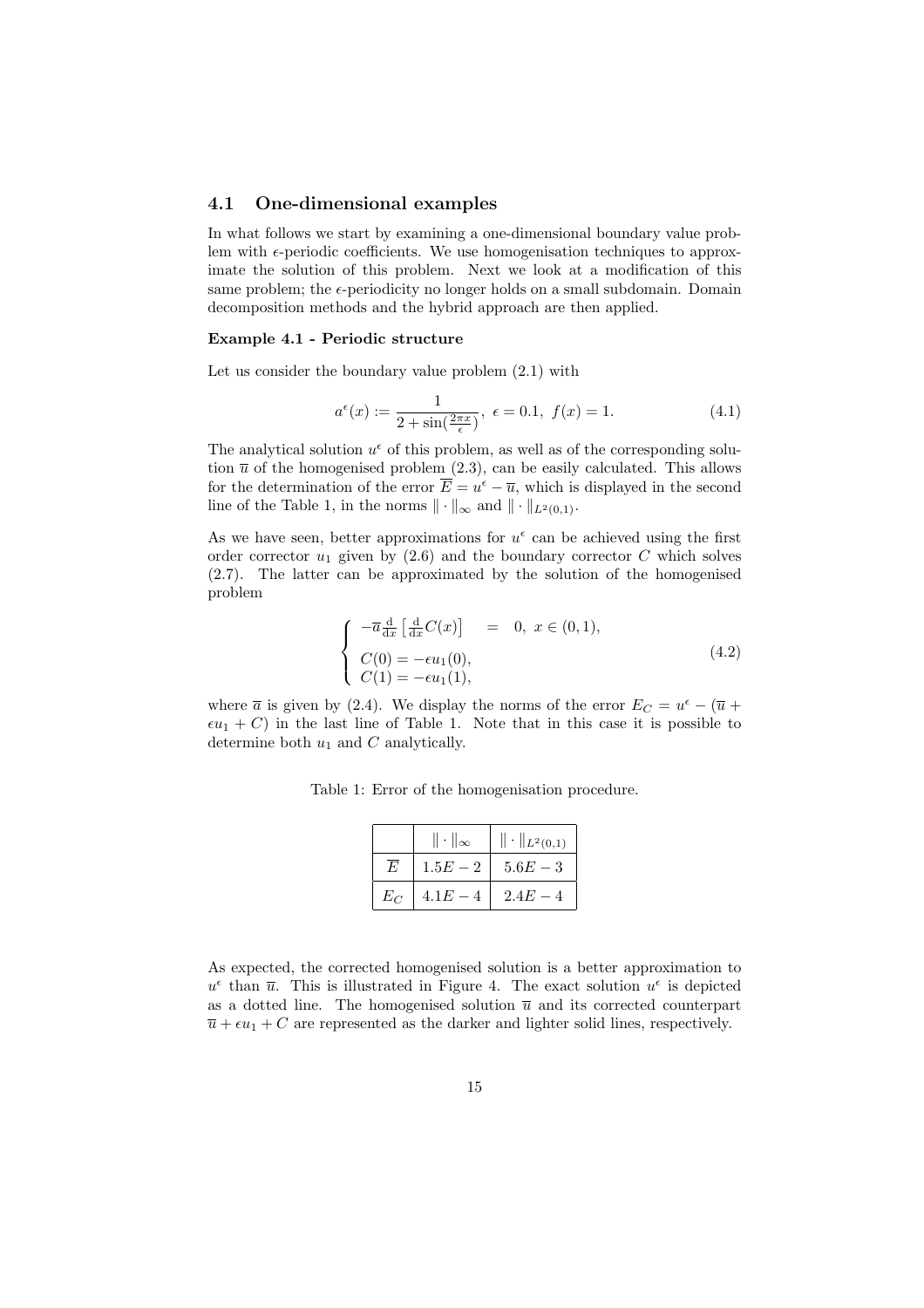

Figure 4: Exact and approximated solutions.

In conclusion, the homogenised solution  $\bar{u}$  captures the essential behaviour of the heterogeneous solution  $u^{\epsilon}$  but disregards the oscillations. These can be recovered by the corrected homogenised solution in a very satisfactory manner. This is an advantageous process in the sense that it allows for a cheap solution to be obtained for a problem that would otherwise require a big computational effort.

#### Example 4.2 - Periodic structure with localised imperfections

Consider the problem (2.10) where the coefficients are of the form (2.15) and

$$
a(x) = \begin{cases} 2 + 1.9 \cos(2\pi x/0.03), & x \in \Omega_1 = (0, 0.1) \\ \left[2 + \sin(\frac{2\pi x}{\epsilon})\right]^{-1}, & x \in \Omega_2 = (0.1, 1) \end{cases}, \quad f(x) = 1.
$$
 (4.3)

Note that the function a is  $\epsilon$ −periodic throughout  $\Omega$  except for a small subdomain  $\Omega_1$ . We start by computing a reference solution for (2.10) with (4.3) by using quadratic finite elements on a very fine mesh. As was seen in section 2.2, the solution of this problem can be found using domain decomposition. We will do so by applying the scheme  $(2.12)-(2.13)-(2.14)$ , where we again employ quadratic finite elements, now with element size  $h = 1E - 4$ . The errors of the successive approximations

$$
u^{k}(x) = \begin{cases} v^{k}(x), & x \in \Omega_1, \\ w^{k}(x), & x \in \Omega_2, \end{cases}
$$
\n(4.4)

coming from the iterative procedure are displayed in Table 2, for a few values of k.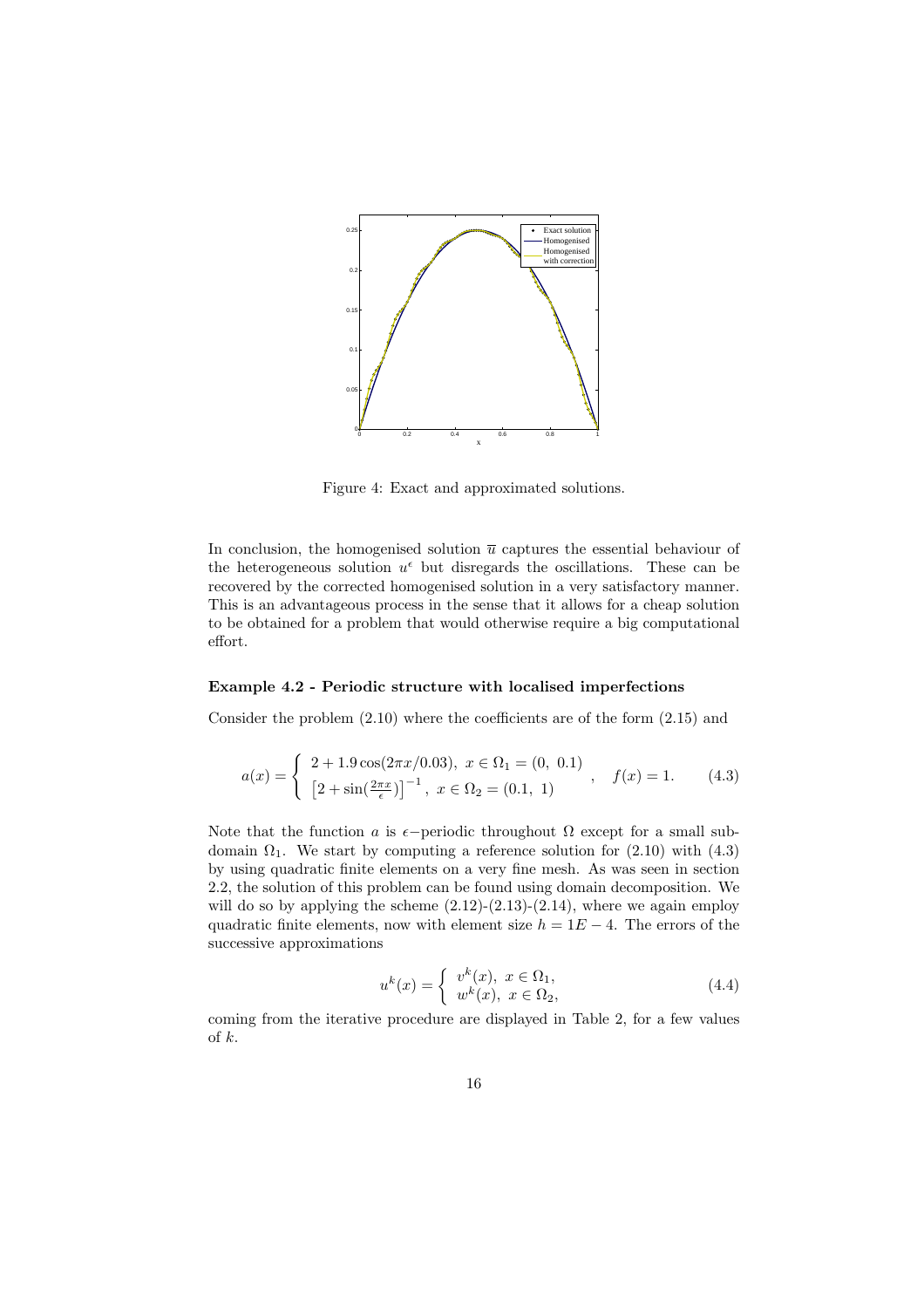Table 2: Error of the domain decomposition procedure.

| k              | $\ \cdot\ _{\infty}$ | $\ \cdot\ _{L^2(0,1)}$ |
|----------------|----------------------|------------------------|
| 0              | $9.6E - 3$           |                        |
| 2              | $3.4E - 3$           | $2.1E - 3$             |
| $\overline{4}$ | $6.9E - 4$           | $3.7E - 4$             |
| 6              | $1.2E - 4$           | $6.4E - 5$             |

A choice has to be made for the initial guess at  $\gamma = 0.1$ . Note that the problem at hand is very similar to the problem considered in Example 1. Indeed, the solutions of both problems satisfy the same boundary conditions at  $x = 0$  and  $x = 1$  as well as the same differential equation everywhere except in  $\Omega_1$ . In this way the homogenised solution  $\overline{u}$  from Example 1 is a natural choice for an initial guess, and so we set  $\lambda^0 = \overline{u}(0.1)$ . The acceleration parameter  $\theta$  is simply chosen as 0.5. More details in how to optimize this parameter are given in [12].

The solution of this problem can also be determined using the hybrid approach algorithm  $(2.17)-(2.18)-(2.19)$ , which makes use of the periodic behaviour of  $a_2^{\epsilon}$ . This will generate the sequence of approximations  $\{\hat{u}^k\}, k = 1, 2, ...$ defined in (2.25), as we iterate over the overlapping region [0.1, 0.15]. We choose  $\lambda^{0} = \overline{u}(0.15)$  as an initial guess for the value of the solution u at  $x = 0.15$ , where, again,  $\bar{u}$  refers to the homogenised solution discussed in the previous example. In order to solve (2.17) and to find the homogenised corrected approximation of the solution of (2.18), we use quadratic finite elements with a different element size for each subdomain. A finer grid is required to solve the problem on  $[0, 0.1]$ , so the grid size is taken  $1E - 4$  and  $1E - 1$ , respectively.

|                | $\ \cdot\ _{\infty}$ | $\ \cdot\ _{L^2(0,1)}$ | k   Upper bound |
|----------------|----------------------|------------------------|-----------------|
| $\overline{E}$ |                      | $1.5E-2$   $5.7E-3$    | $5.0E - 2$      |
| $E_C$          | $7.9E-4$   $3.9E-4$  |                        | $1.4E - 3$      |

Table 3: Error of the hybrid procedure for  $\gamma_2 = 0.15$ .

Tables 3-5 display the errors obtained by employing the procedure above for different sizes of the overlapping region. The parameter  $\gamma_2$  which regulates this size is taken 0.15, 0.25 and 0.35, respectively. As before, on the second lines of the tables,  $\overline{E}$  gives the error when simple homogenisation is applied on the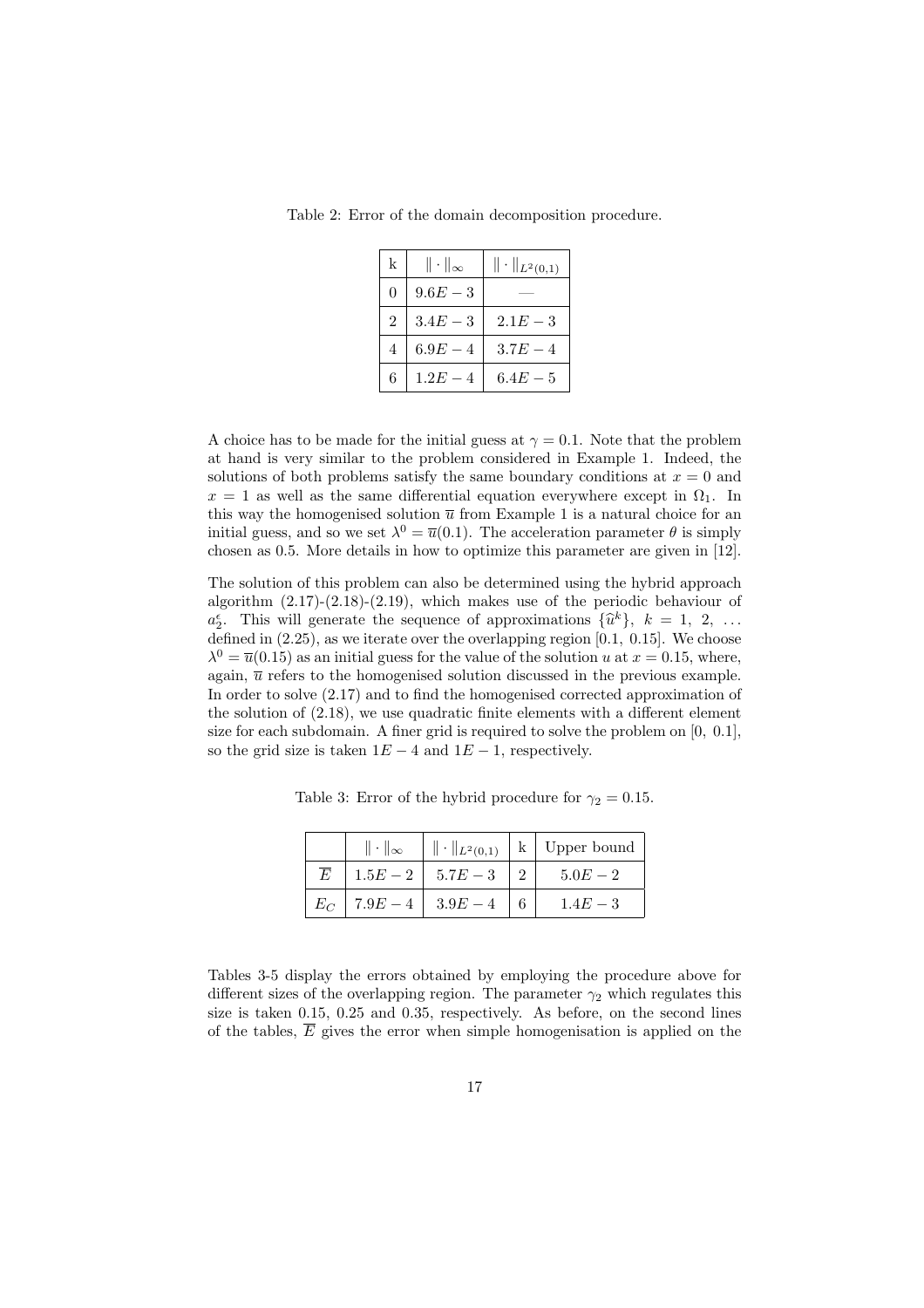Table 4: Error of the hybrid procedure for  $\gamma_2 = 0.25$ .

|           | $\ \cdot\ _{\infty}$ |                               | $\  \cdot \ _{L^2(0,1)} \  k \ $ Upper bound |
|-----------|----------------------|-------------------------------|----------------------------------------------|
| $\bar{E}$ |                      | $1.4E-2$   $5.2E-3$           | $2.9E - 2$                                   |
|           |                      | $E_C$   5.6 $E-4$   2.8 $E-4$ | $9.7E - 4$                                   |

Table 5: Error of the hybrid procedure for  $\gamma_2 = 0.35$ .

|                | $\ \cdot\ _{\infty}$          |                    | $\  \cdot \ _{L^2(0,1)} \  k \ $ Upper bound |
|----------------|-------------------------------|--------------------|----------------------------------------------|
| $\overline{E}$ |                               | $1.4E-2$ 4.7 $E-3$ | $2.2E - 2$                                   |
|                | $E_C$   4.8 $E-4$   2.5 $E-4$ |                    | $8.0E - 4$                                   |

domain  $\Omega_2$ . As for  $E_C$ , it corresponds to the error obtained by improving the homogenised solution with the first order corrector and the boundary corrector. The fourth column of the tables gives the number of iterations  $k$  required to satisfy the stopping condition (2.24), and the last column the theoretical upper bound given by (2.26). A prediction for the maximum error  $\delta$  of the homogenisation procedure was taken from the second column of Table 1. Finally, in Figure 5 we show the exact solution of (2.10) with (4.3) as a dotted line, the hybrid homogenised solution as a dark full line and the corrected hybrid solution as a light full line.

As one can see, the hybrid approach combines the economy of the homogenisation technique with the versatility allowed by the domain decomposition method. The accuracy of the results depends on that of the homogenisation procedure. A good approximation for the heterogeneous periodic solution is thus required.

#### 4.2 Layered elastic materials

Here we present two examples related to the elasticity problems introduced in section 3. The first example illustrates the application of the homogenisation technique to a problem with periodically oscillating coefficients. The second demonstrates the capability of the hybrid approach to deal with materials with localised imperfections.

#### Example 4.3 - Periodic structure

Let us consider the problem  $(3.1)$  and assume that the underlying material is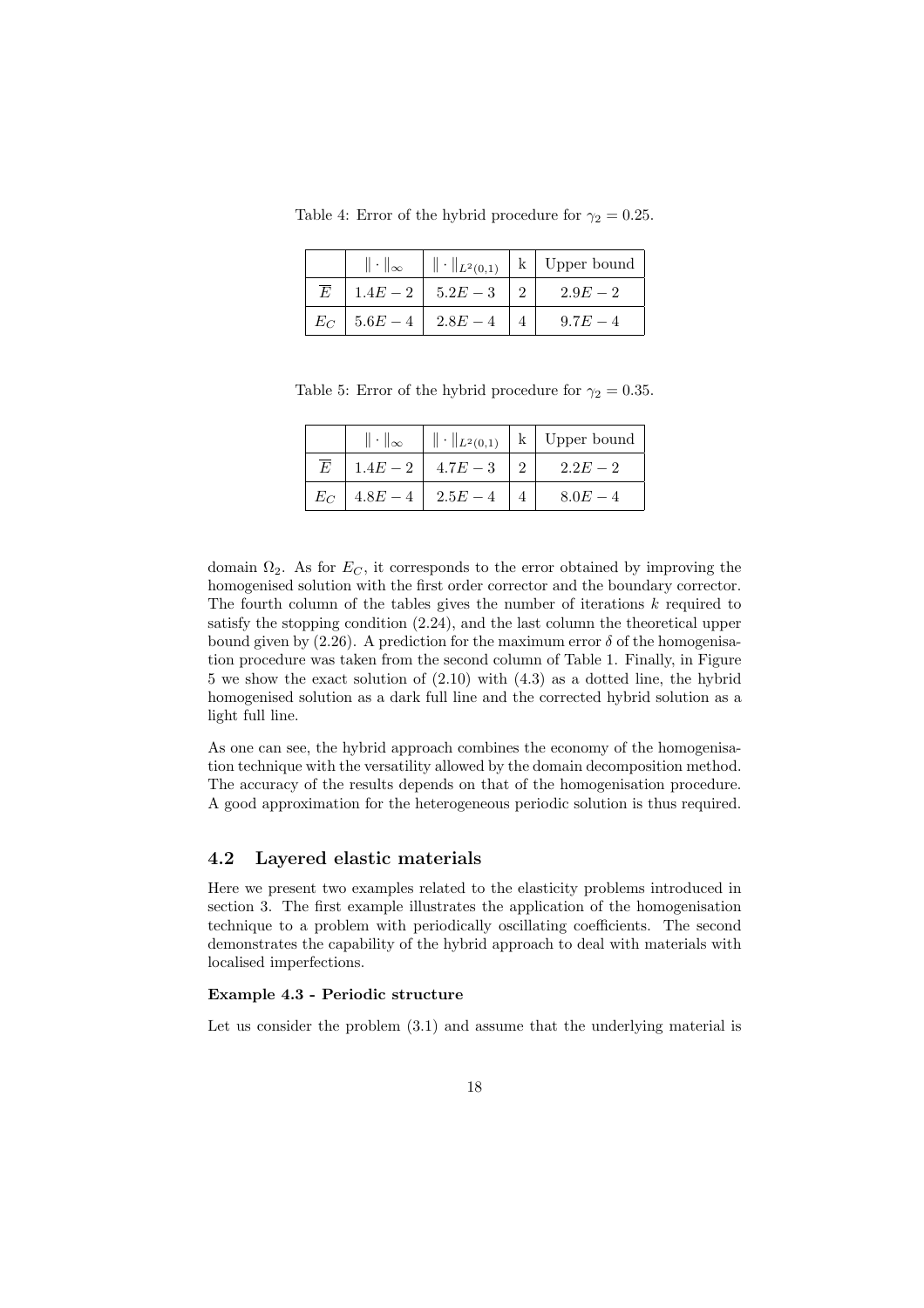

Figure 5: Exact and approximated solutions.

isotropic. This means that the components of the elasticity tensor  $\widetilde{A}$  can be written as

$$
\widetilde{a}_{2222}(\mathbf{y}) = \widetilde{a}_{1111}(\mathbf{y}) = \frac{E(\mathbf{y})}{1 - \nu^2(\mathbf{y})}; \qquad \widetilde{a}_{2211}(\mathbf{y}) = \frac{E(\mathbf{y})\nu(\mathbf{y})}{1 - \nu^2(\mathbf{y})};
$$
(4.5)

$$
\widetilde{a}_{2121}(\mathbf{y}) = \frac{E(\mathbf{y})}{2(1 + \nu(\mathbf{y}))}; \qquad \widetilde{a}_{2111}(\mathbf{y}) = \widetilde{a}_{2221}(\mathbf{y}) = 0,
$$
\n(4.6)

where E is the Young's modulus and  $\nu$  is the Poisson's ratio. We further assume that the material is also layered and that its reference cell  $Y = [0, 1] \times [0, 1]$  can be decomposed into two subdomains  $Y_1 = [0, \frac{1}{2}] \times [0, 1], Y_2 = [\frac{1}{2}, 1] \times [0, 1],$ see Figure 6. These are such that for  $i = 1, 2, Y_i$  is occupied by a linear elastic material with Young's modulus  $E_i = E_i(y_1)$  and Poisson's ratio  $\nu_i = \nu_i(y_1)$ , where  $y = (y_1, y_2)$ . We can then write

$$
E(\mathbf{y}) = E_1 \chi_1(y_1) + E_2 \chi_2(y_1), \tag{4.7}
$$

$$
\nu(\mathbf{y}) = \nu_1 \chi_1(y_1) + \nu_2 \chi_2(y_1), \tag{4.8}
$$

where  $\chi_1$  and  $\chi_2$  are the characteristic functions of the sets  $Y_1$  and  $Y_2$ . These are given by

$$
\chi_i(\mathbf{y}) = \begin{cases} 1, \text{ for } \mathbf{y} \in Y_i, \\ 0, \text{ for } \mathbf{y} \in Y - Y_i, \end{cases}
$$
 (4.9)

and can be extended periodically over Y.

Finally let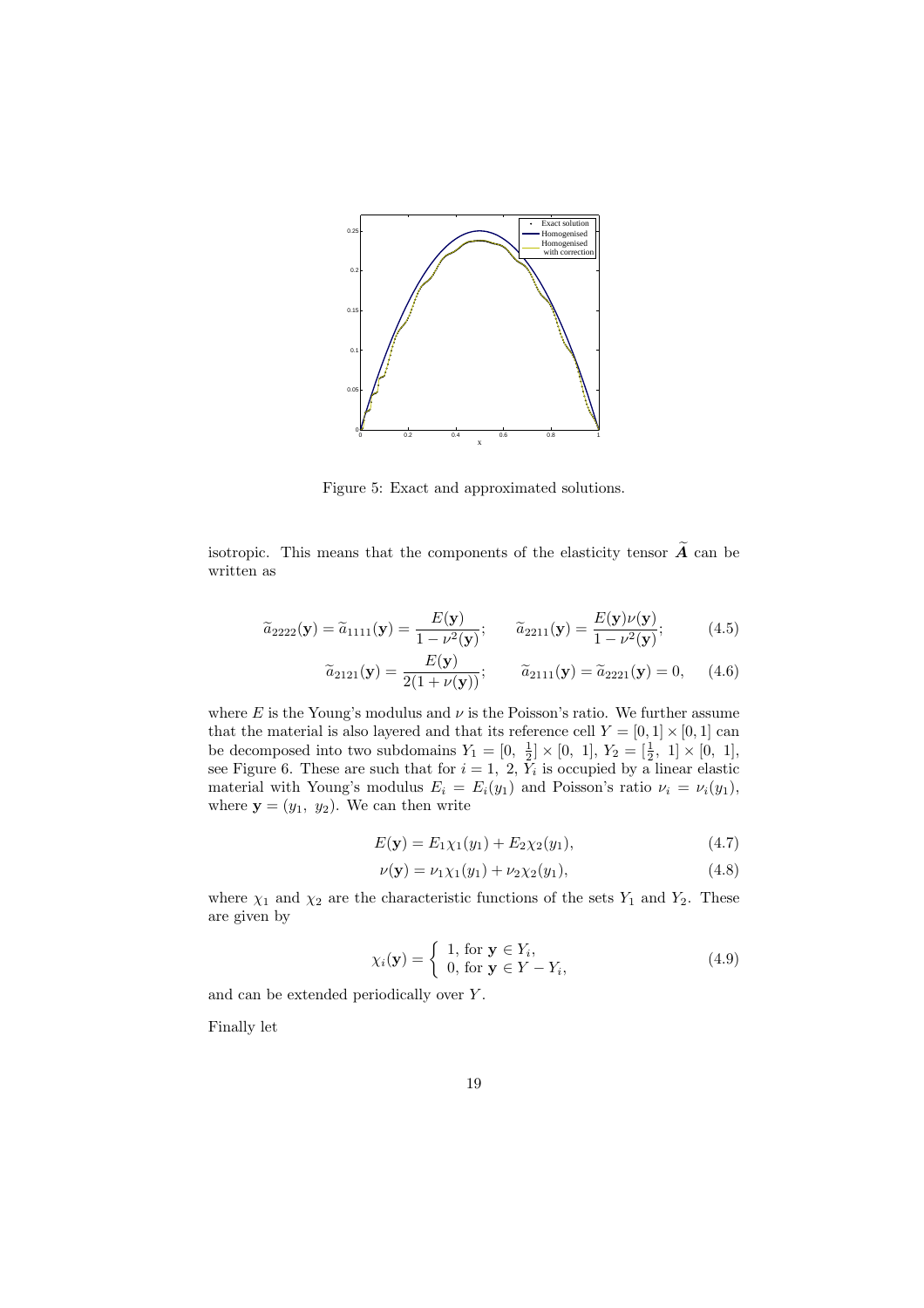

Figure 6: The reference cell Y is composed of two different materials.

$$
\nu_1 = \nu_2 = 0.3, \quad E_1 = 1, \quad E_2 = 3, \quad \epsilon = 2E - 2 \tag{4.10}
$$

and the boundary conditions be such that

$$
\Gamma_D = \{0\} \times [0, 1], \ \varphi_N(\mathbf{x}) = \begin{cases} (0, 1) & \text{for } x_2 = 1, \\ (0, 0) & \text{for } x_2 = 0, \\ (1, 0) & \text{for } x_1 = 1. \end{cases} (4.11)
$$

A reference solution for (3.1) with (4.5)-(4.11) can be determined using finite elements with a very fine mesh. What we want to do now is to approximate the solution to this problem using homogenisation. It can be shown, as in [10], that the homogenised medium corresponding to the isotropic layered material we have mentioned is orthotropic with material constants given by

$$
E_x = \frac{\overline{E}}{\overline{\nu}^2 + A\overline{E}}, \ E_y = \overline{E}, \tag{4.12}
$$

$$
\nu_{xy} = \frac{\overline{\nu}}{\overline{\nu}^2 + A\overline{E}}, \ \nu_{yx} = \overline{\nu}, \tag{4.13}
$$

$$
G = \frac{1}{\frac{2(1+\nu_1)}{E_1} + \frac{2(1+\nu_2)}{E_2}},\tag{4.14}
$$

where

$$
\overline{E} = \frac{1}{2}(E_1 + E_2), \quad \overline{\nu} = \frac{1}{2}(\nu_1 + \nu_2), \quad A = \frac{1}{2}(\frac{\nu_1^2}{E_1} + \frac{\nu_2^2}{E_2}).\tag{4.15}
$$

We use quadratic finite elements to compute the homogenised solution  $\overline{u}$ . A square grid with  $50 \times 50$  elements is employed. The horizontal and vertical components of the error  $\overline{E} = \overline{u} - u^{\epsilon}$  of this approximation are displayed in the third line of Table 6.

In order to obtain a better approximation for  $\mathbf{u}^{\epsilon}$ , we will make use of the first order corrector  $\mathbf{u}_1$  given by (3.10) and the boundary corrector **C** solving (3.11). The latter can be approximated by the solution of the following problem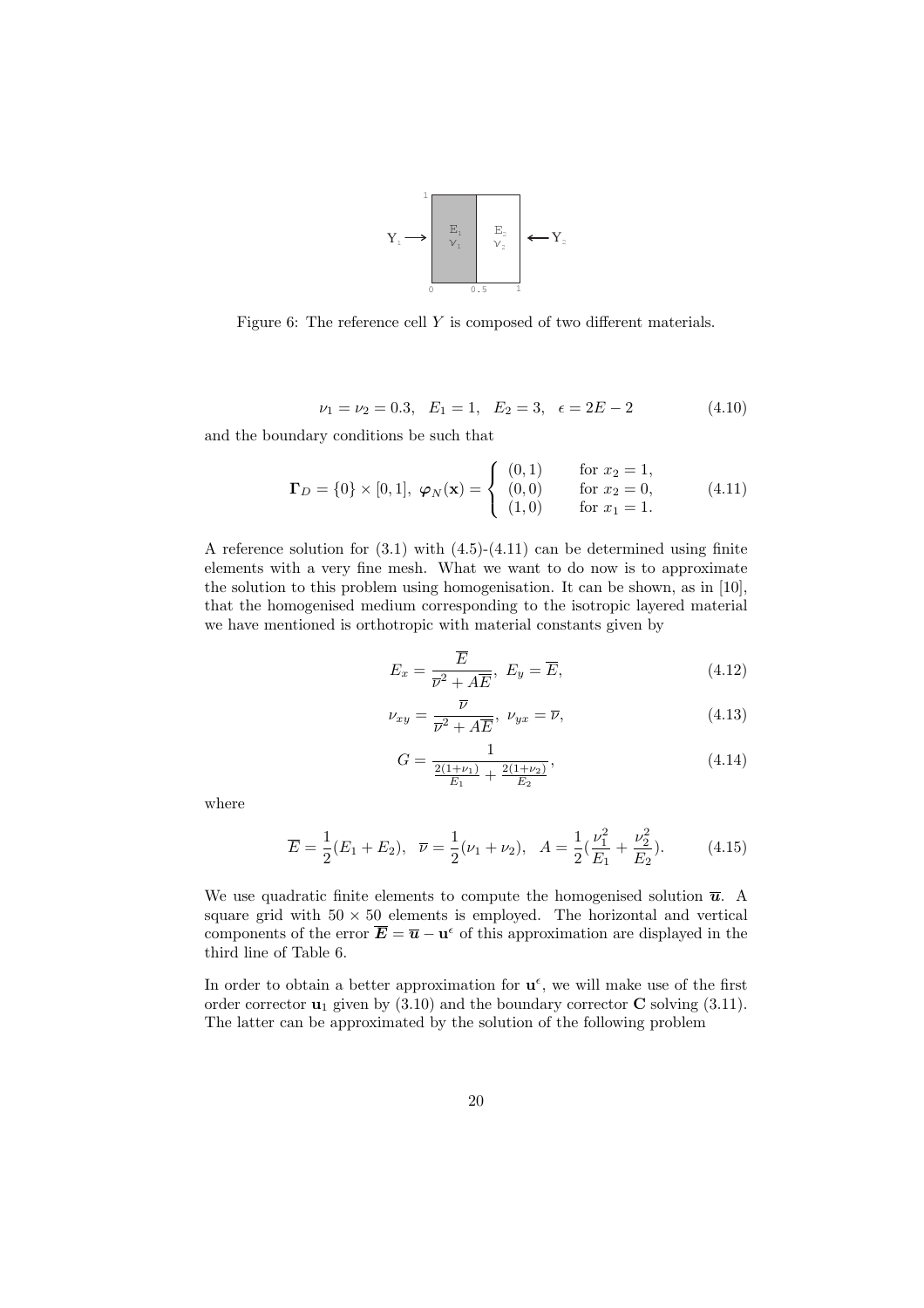|                | Horizontal component                           |            | Vertical component   |                        |  |
|----------------|------------------------------------------------|------------|----------------------|------------------------|--|
|                | $\ \cdot\ _{L^2(0,1)}$<br>$\ \cdot\ _{\infty}$ |            | $\ \cdot\ _{\infty}$ | $\ \cdot\ _{L^2(0,1)}$ |  |
| $\overline{E}$ | $1.2E - 1$                                     | $2.2E - 2$ | $1.9E - 1$           | $6.2E - 2$             |  |
| $\mathbf{E}_C$ | $3.3E-2$                                       | $3.5E-3$   |                      | $3.0E-2$   $3.6E-3$    |  |

Table 6: Error of the homogenisation procedure.

$$
\begin{cases}\n-\nabla \cdot (\overline{\mathbf{A}}\boldsymbol{\epsilon}(\mathbf{C})) = \mathbf{0} & \text{in } \Omega, \\
\mathbf{C} = -\epsilon \mathbf{u}_1 & \text{on } \Gamma_D, \\
\boldsymbol{\sigma}(\mathbf{C}) \cdot \mathbf{n} = \mathbf{0} & \text{on } \Gamma_N,\n\end{cases} (4.16)
$$

where  $\overline{A}$  is the homogenised elasticity tensor. In order to computer  $\mathbf{u}_1$ , we first have to first solve the cell problem (3.7). We do so by approximating the piecewise constant functions E and  $\nu$  by continuous smooth functions as in [10]. As before, we employ square quadratic finite elements. The function  $\mathbf{u}_1$  depends both on components of the cell function and on derivatives of components of the homogenised function  $\overline{u}$ . This derivatives can be determined by numerical differentiation. As for the boundary corrector  $C$ , it can be computed from  $(4.16)$ by again using finite elements.



Figure 7: Exact and approximated solutions for the horizontal component of the displacement along  $y = 0.7$ .

The norms of the horizontal and vertical components of the error function  $\mathbf{E}_C =$  $(\overline{u}+\epsilon u_1+C)-u^{\epsilon}$  are displayed in the last line of Table 6. As expected, this gives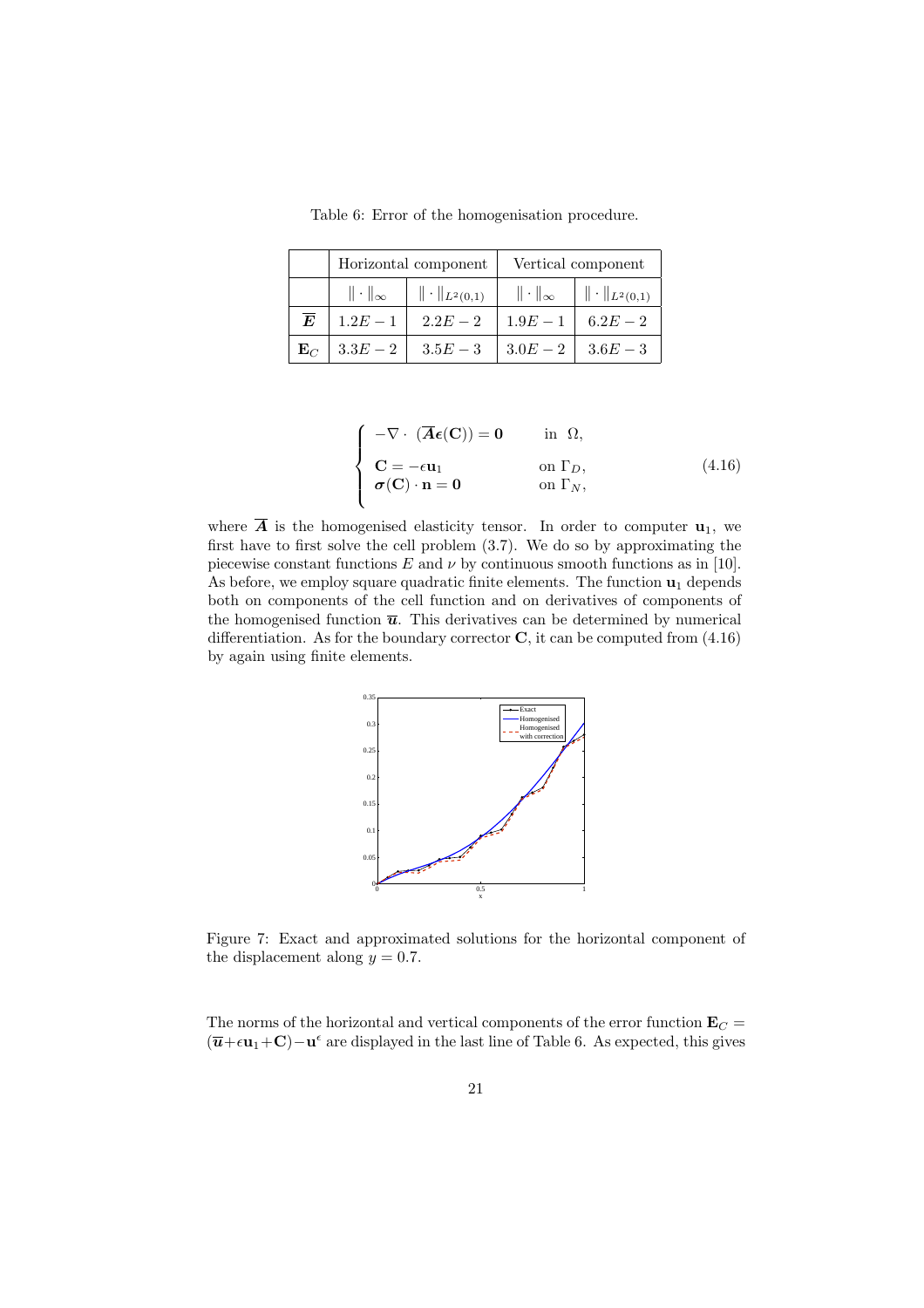better results than using the homogenised solution  $\bar{u}$  as an approximation. In Figure 7 we plot the horizontal components of the exact solution of the problem  $\mathbf{u}^{\epsilon}$ , the homogenised function  $\overline{\mathbf{u}}$  and the homogenised corrected approximation  $\overline{u} + \epsilon u_1 + C$  along  $y = 0.7$ .

#### Example 4.4 - Periodic structure with localised imperfections

Consider (3.12) with (3.13), where the computational domain  $\Omega = [0, 1] \times [0, 1]$ is split into the non-overlapping subdomains  $\Omega_1 = [0, 0.1] \times [0, 0.1]$  and  $\Omega_2 =$  $\Omega - \Omega_1$ . The components of the elasticity tensor are assumed to satisfy (4.5)-(4.8) with (4.10) throughout  $\Omega$  except for some circular inclusions on  $\Omega_1$ , see Figure 8.



Figure 8: Inclusions present on the subdomain  $\Omega_1$ .

We like to think of the inclusions as being randomly distributed. They consist of a linear elastic material characterized by Young's modulus  $E_3 = 4$  and Poisson's ratio  $\nu_3 = 0.1$ . The radius of each inclusion is  $r = 0.01$ . They are centered at the points

$$
P_1 = (0.02, 0.02), P_2 = (0.05, 0.03), P_3 = (0.08, 0.015),
$$
  
\n
$$
P_4 = (0.015, 0.05), P_5 = (0.04, 0.07), P_6 = (0.08, 0.055),
$$
  
\n
$$
P_7 = (0.015, 0.08), P_8 = (0.07, 0.085).
$$

The problem we have described concerns a periodic structure with localised imperfections. We may handle this by employing the hybrid approach for elasticity algorithm (3.14)-(3.16) with the stopping condition (3.17), where we define  $\hat{\Omega}_1 = [0, 0.15] \times [0, 0.15]$ . This algorithm iterates over the overlapping region  $\Omega_1 - \Omega$ , cf. Figure 3, generating a sequence of approximations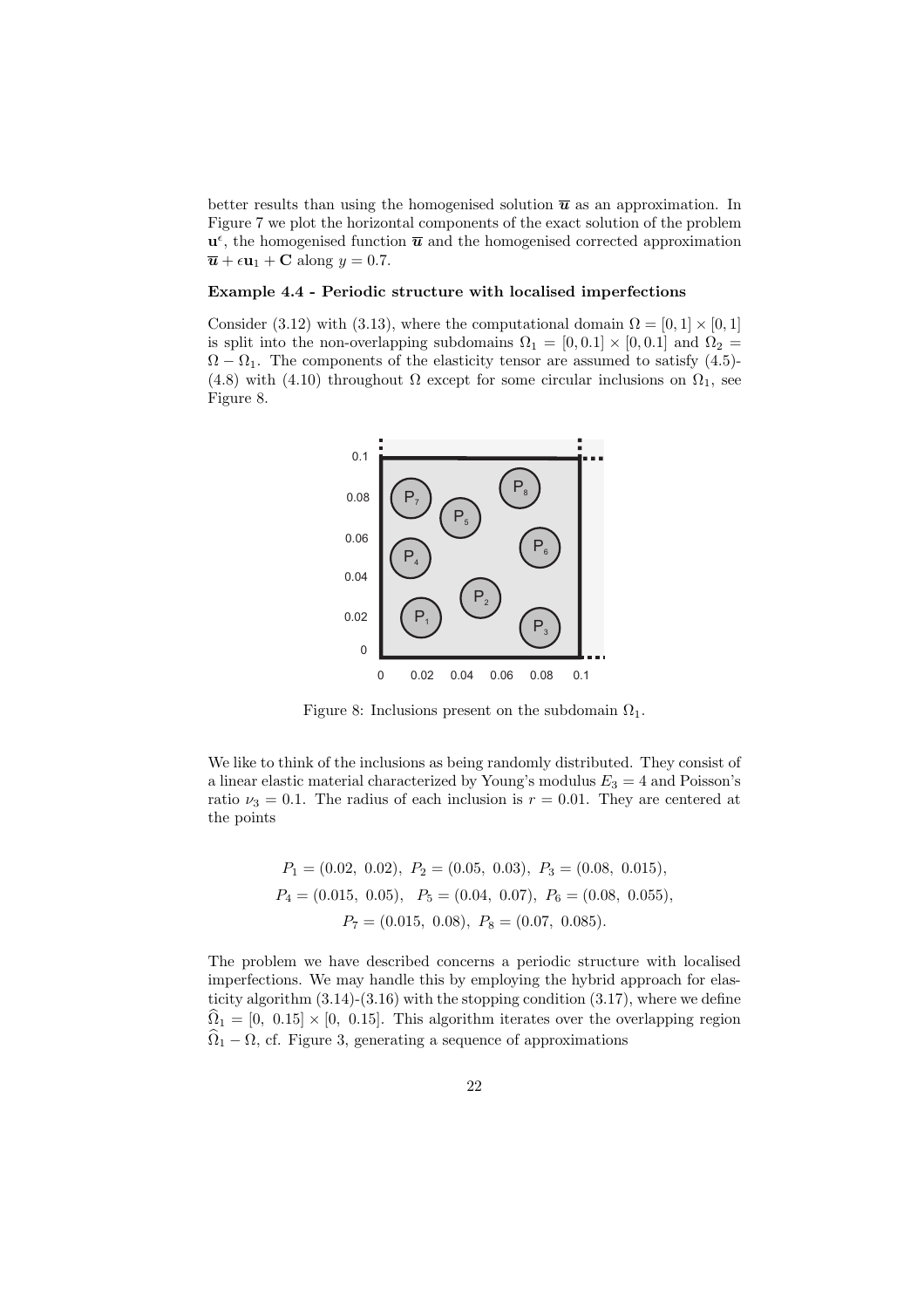$$
\widehat{\mathbf{u}}^{k}(\mathbf{x}) = \begin{cases} \widehat{\mathbf{v}}^{k}(\mathbf{x}), \ \mathbf{x} \in \Omega_1, \\ \widehat{\mathbf{w}}^{k}(\mathbf{x}), \ \mathbf{x} \in \Omega_2. \end{cases}
$$
(4.17)

An initial guess  $\hat{\lambda}^0$  for  $\mathbf{u}|_{\Gamma_2}$  must be given. Here we take  $\hat{\lambda}^0 = \overline{\mathbf{u}}|_{\Gamma_2}$ , where  $\overline{\mathbf{u}}$  is the homogenised solution calculated on previous example. A reference solution u for the problem at hand can be determined using finite elements with a very fine mesh. The same method is employed to solve (3.14) for each iteration step. As for (3.15) we approximate its solution by applying homogenisation methods like before.

|                | Horizontal component |            | Vertical component | Iterations |  |
|----------------|----------------------|------------|--------------------|------------|--|
|                | Maximum norm         | $L^2$ norm | Maximum norm       | $L^2$ norm |  |
| ${\bf E}^0$    | $1.7E - 1$           | $2.8E - 2$ | $2.3E - 1$         | $7.5E - 2$ |  |
| $\bm{E}$       | $8.2E - 2$           | $8.5E-3$   | $1.0E - 1$         | $2.7E - 2$ |  |
| $\mathbf{E}_C$ | $3.8E - 2$           | $5.4E - 3$ | $3.9E - 2$         | $5.8E - 3$ |  |

Table 7: Error of the hybrid procedure.

The third line of Table 7 displays the norms of the error  $\mathbf{E}^0 = \mathbf{u} - \overline{\mathbf{u}}$  of the initial approximation which we give as an initial guess. On the fourth and last lines of the table we show the norms of the approximations obtained by using the hybrid approach as described. We use the homogenised solution  $\overline{w}$  and the respective homogenised corrected solution to approximate the solution of (3.15), respectively.

# 5 Conclusions

In this paper we have described an approach to obtain solutions for problems involving materials which are periodically distributed but have localised imperfections. This combines homogenisation and domain decomposition techniques. It may be applied to a wide range of problems where local phenomena is taking an important role. It allows for the computation of a solution taking the heterogeneities into account.

## References

[1] G. Allaire. Shape Optimization by the Homogenization Method. Springer, New York, 2002.